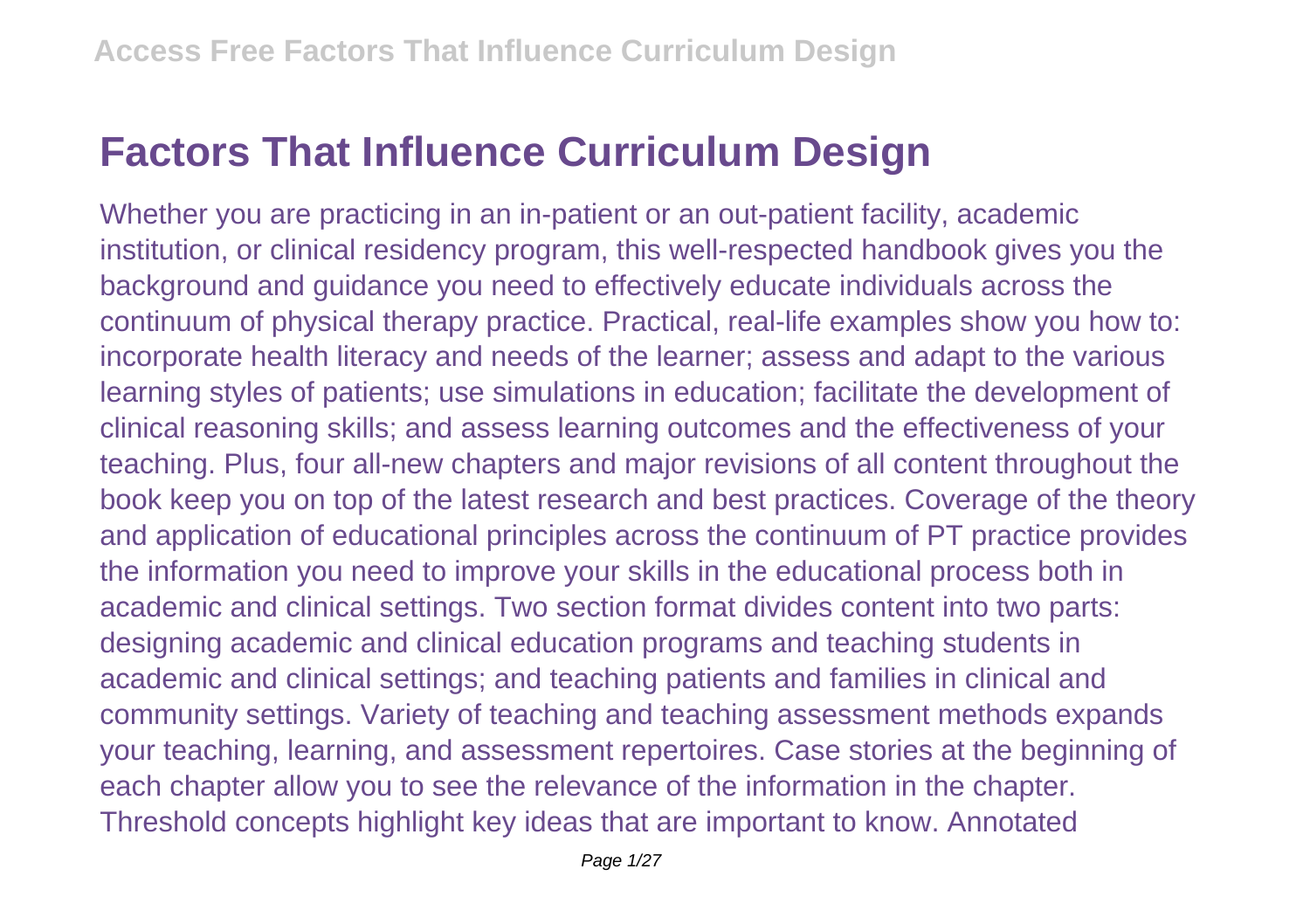bibliography at end of each chapter provides resources for further study. NEW! Chapter on Authentic Assessment: Simulation-Based Education reflects the new ways to facilitate student learning through the use of human simulation models. NEW! Chapter on Strategies for Planning and Implementing Interprofessional Education covers the fundamental concepts of team-based care and interprofessional learning. NEW! Chapter on What Makes a Good Clinical Teacher? translates current research on clinical teaching into clinical education and practice. NEW! Chapter on Facilitating the Teaching and Learning of Clinical Reasoning helps you apply current research on clinical reasoning in rehabilitation to clinical education and teaching. NEW! Two combined chapters on Patient Education and Health Literacy (previously chapters 8 and 12) and Applied Behavioral Theory and Adherence: Models for Practice (previously chapters 9 and 10) provide focused presentations on current thinking and practical strategies for addressing health literacy issues in the clinical environment. NEW! Expanded chapter on Post-Professional Clinical Residency and Fellowship Education offers more information on models and trends in residency education and mentoring. The purpose of this study was to depart from theory and focus on the realities of day to day decisions special education teachers are asked to make. The chief purpose of this study was to gain insight into the factors that influence curriculum design such as high stakes testing, teacher experience, knowledge of content, teacher training, collaboration and materials. In order to do so, the researcher designed an on-line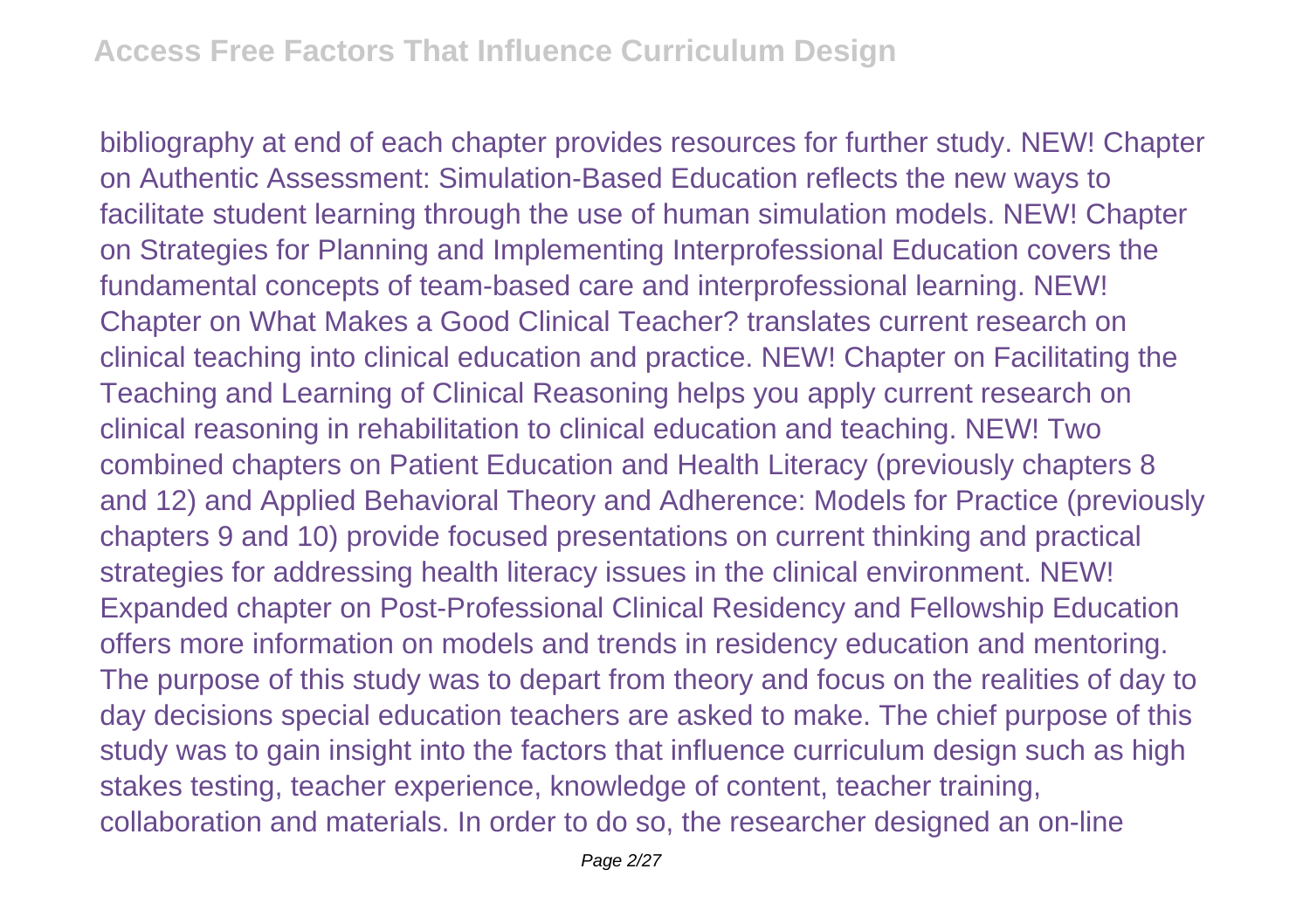survey that focused on curriculum design. Additional information and insights were gleaned from the study. For example, were teachers using Common Core Standards (CCS) as a measuring stick when designing curriculum and choosing materials? Were teachers employing best practices when designing curriculum? Were teachers balancing priorities, such as IEP goals, high stakes tests and class pace? Were students given the opportunity to gain access to and progress in the general education curriculum? It is important to examine authentic day to day instructional decisions and activities in order to understand gaps between best practice research and legislative demands and actual classroom practices. It was the hope of the researcher that this study would determine whether there was a need for more instructional materials and/or further professional development for the special education staff members taking part in the study.

Chemistry -- curriculum -- curriculum design -- curriculum development -- chemistry curriculum -- chemistry curriculum development -- human nature -- humanity -- human dynamics -- chemistry education -- chemistry teaching -- chemistry learning - curriculum construction -- curriculum process -- curriculum development process - development team -- tensionality -- tension -- influences on curriculum -- factors that influence curriculum -- lived experiences -- stakeholders -- historical - phenomenological -- phenomenology -- autobiography -- autobiographical -- political - politics -- political factors -- deconstruction -- reconstruction.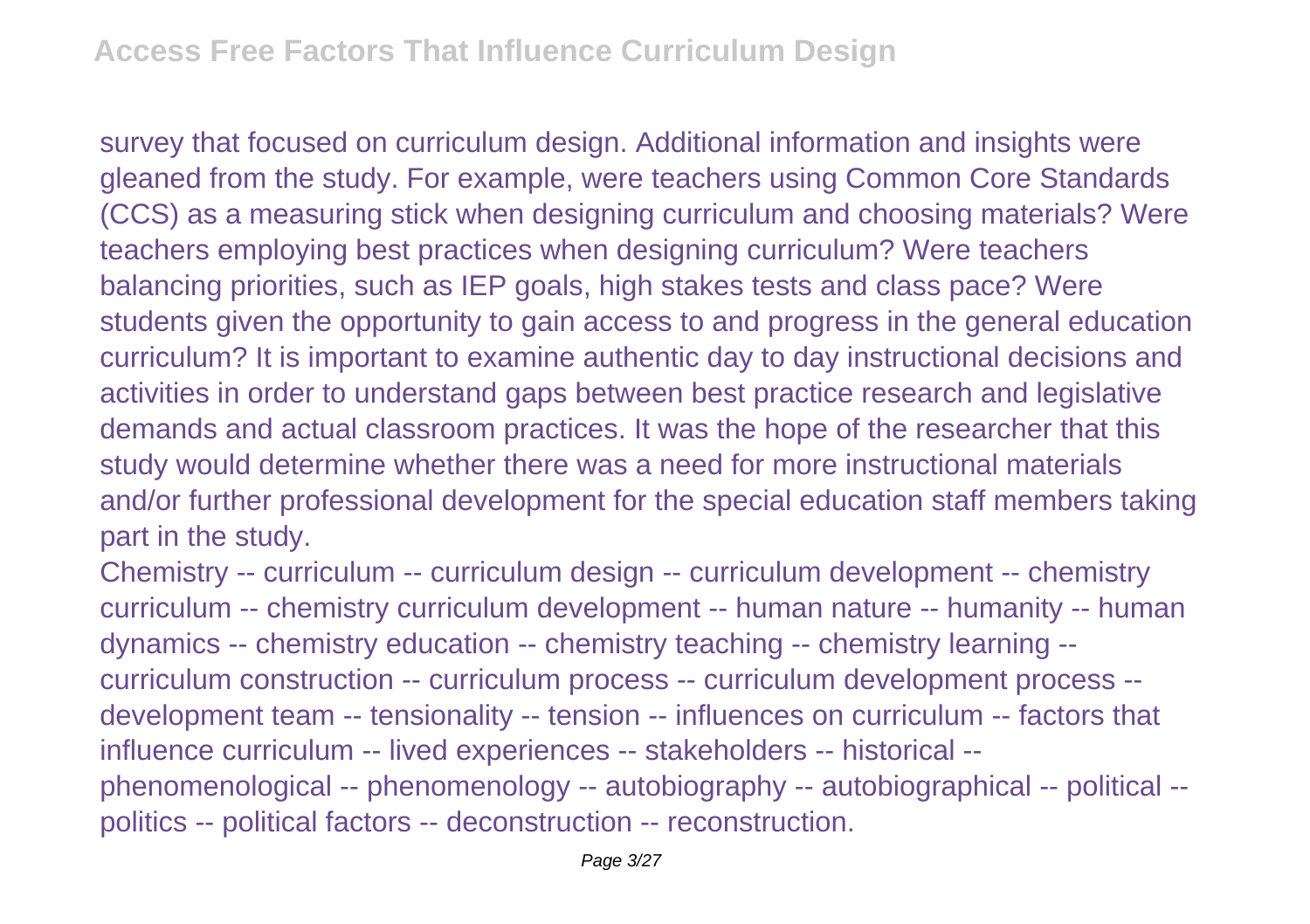This study investigates influences that are being brought to bear on curriculum design in the context of five Cambodian universities, specifically in the bachelor's degree in teaching English. The research questions concern the factors that influence the curriculum designers' decision-making, such as theories, philosophies, and policies; the selected curriculum content; and the process of designing curriculum of the programme. In this study, 'recontexualisation' is used as a key explanatory concept to discuss the nature and purpose of the influences found in the data. The findings suggest that there a number of external influences utilised as 'recontextualising principles' including neoliberal instrumentalism, twenty-first century narratives, progressivism, and constructivism. The findings also include a discussion of the conflation of curriculum and pedagogy and the influence of the narrative of generic skills in the curriculum making process. Finally, 'global governance' is used as an overarching concept to explain the process of recontextualisation as discourses from international agencies such as the OECD, UNESCO, and the World Bank, influence curriculum decision-making in these Cambodian universities. Based on the analysis of these influences, it is argued that Cambodian higher education is strongly influenced by instrumental aims, focussing on developing skills and competencies. This instrumental emphasis makes knowledge, which is fundamental to curriculum theory and enables students to develop abstract thinking, largely taken for granted in curriculum development and educational policy.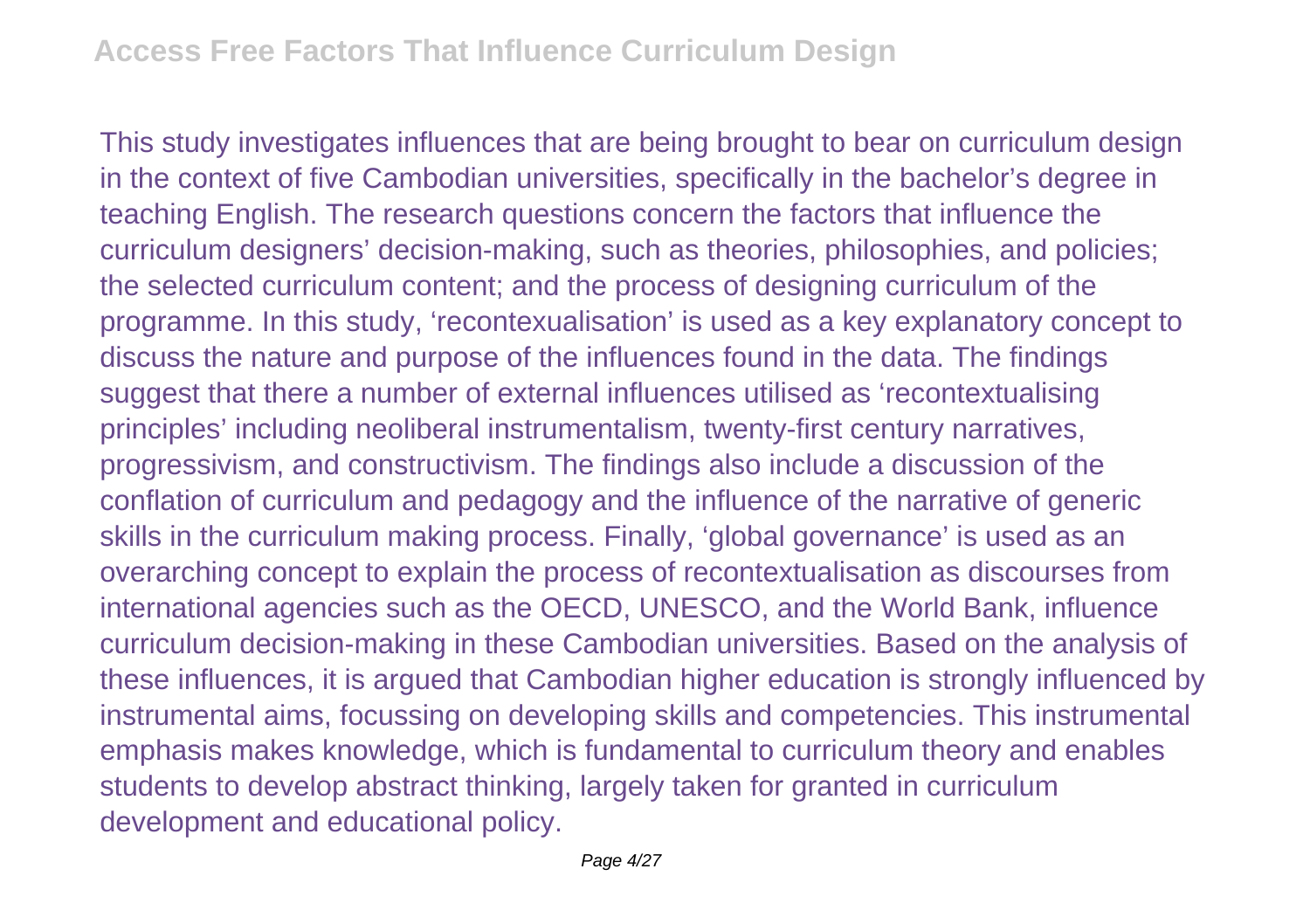Since 1989, with the publication of Curriculum and Evaluation Standards for Mathematics by the National Council of Teachers of Mathematics, standards have been at the forefront of the education reform movement in the United States. The mathematics standards, which were revised in 2000, have been joined by standards in many subjects, including the National Research Council's National Science Education Standards published in 1996 and the Standards for Technical Literacy issued by the International Technology Education Association in 2000. There is no doubt that standards have begun to influence the education system. The question remains, however, what the nature of that influence is and, most importantly, whether standards truly improve student learning. To answer those questions, one must begin to examine the ways in which components of the system have been influenced by the standards. Investigating the Influence of Standards provides a framework to guide the design, conduct, and interpretation of research regarding the influences of nationally promulgated standards in mathematics, science, and technology education on student learning. Researchers and consumers of research such as teachers, teacher educators, and administrators will find the framework useful as they work toward developing an understanding of the influence of standards.

This book presents a comprehensive, systematic approach to the development of curricula in higher education in which each component is configured to optimize learning. The approach is based in an analysis of the psychophysics of the learner and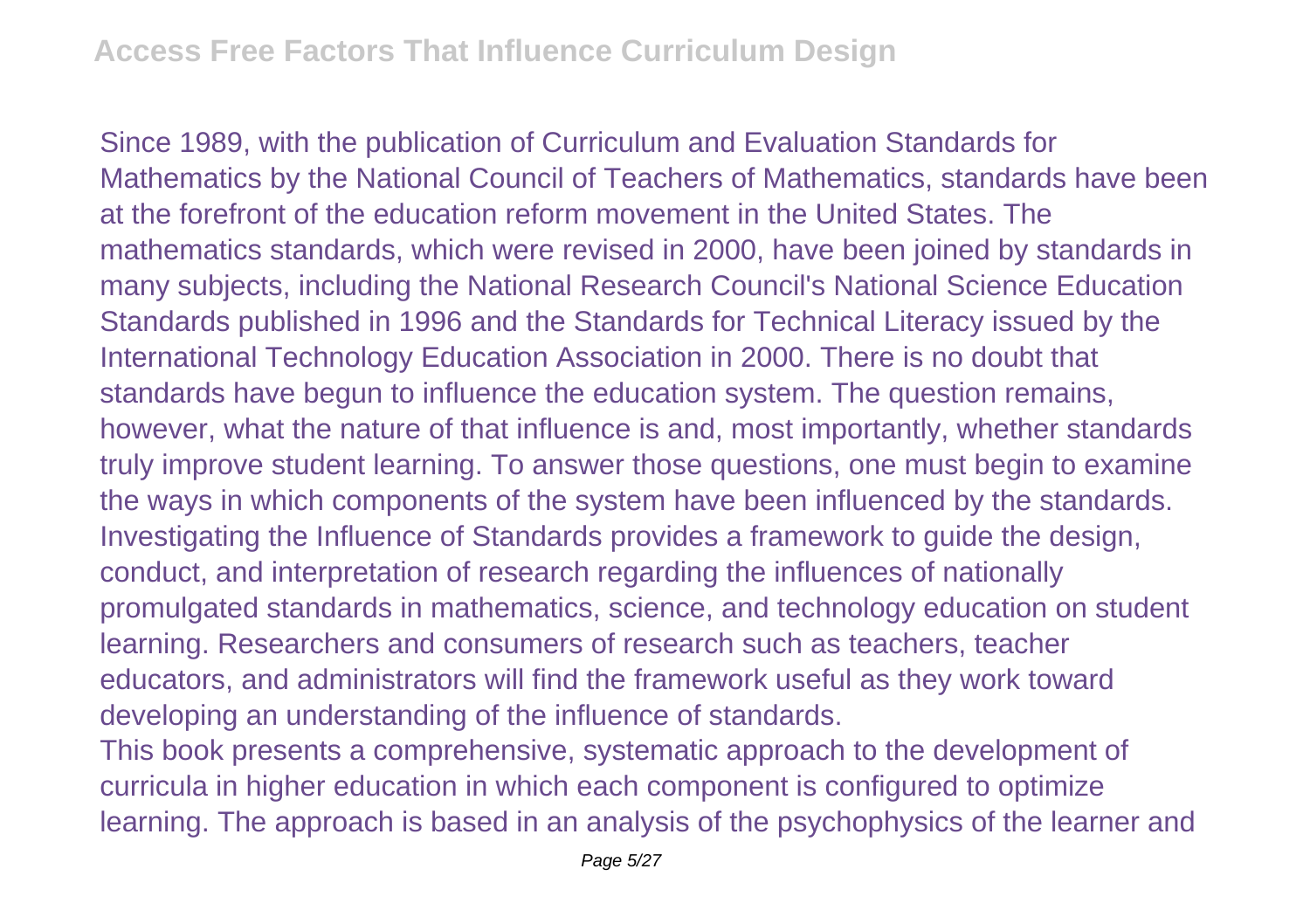employs theories of learning, instruction, and environment to design each component. Reflective Teaching in Further, Adult and Vocational Education is the definitive textbook for reflective professionals in further, adult and vocational education, drawing on the experience of the author team and the latest research, including that of the Teaching and Learning Research Programme (TLRP) findings. It offers extensive support for trainee and practising teachers in further, adult and vocational settings, for both practicebased training and career-long professionalism. Now in its fourth edition, written by a collaborative author team of further, adult and vocational education experts led by Yvonne Hillier and Margaret Gregson, Reflective Teaching in Further, Adult and Vocational Education offers two levels of support: - practical guidance for practitioner success with a focus on the key issues including individual and collaborative approaches to reflective practice, a systematic approach to educational improvement based upon Joint Practice Development; and - evidence-informed 'principles' to aid understanding of how theories can effectively inform teaching practices and offer ways to develop deeper understanding of effective practices. The new edition is also enhanced by improved navigation and updated pedagogical features, including a revised chapter structure and text design, all-new case studies, activities, figures and diagrams. The team includes: Margaret Gregson (University of Sunderland, UK) | Yvonne Hillier (University of Brighton, UK) | Gert Biesta (University of Luxembourg, Luxembourg) | Sam Duncan (Institute of Education, University College London, UK) |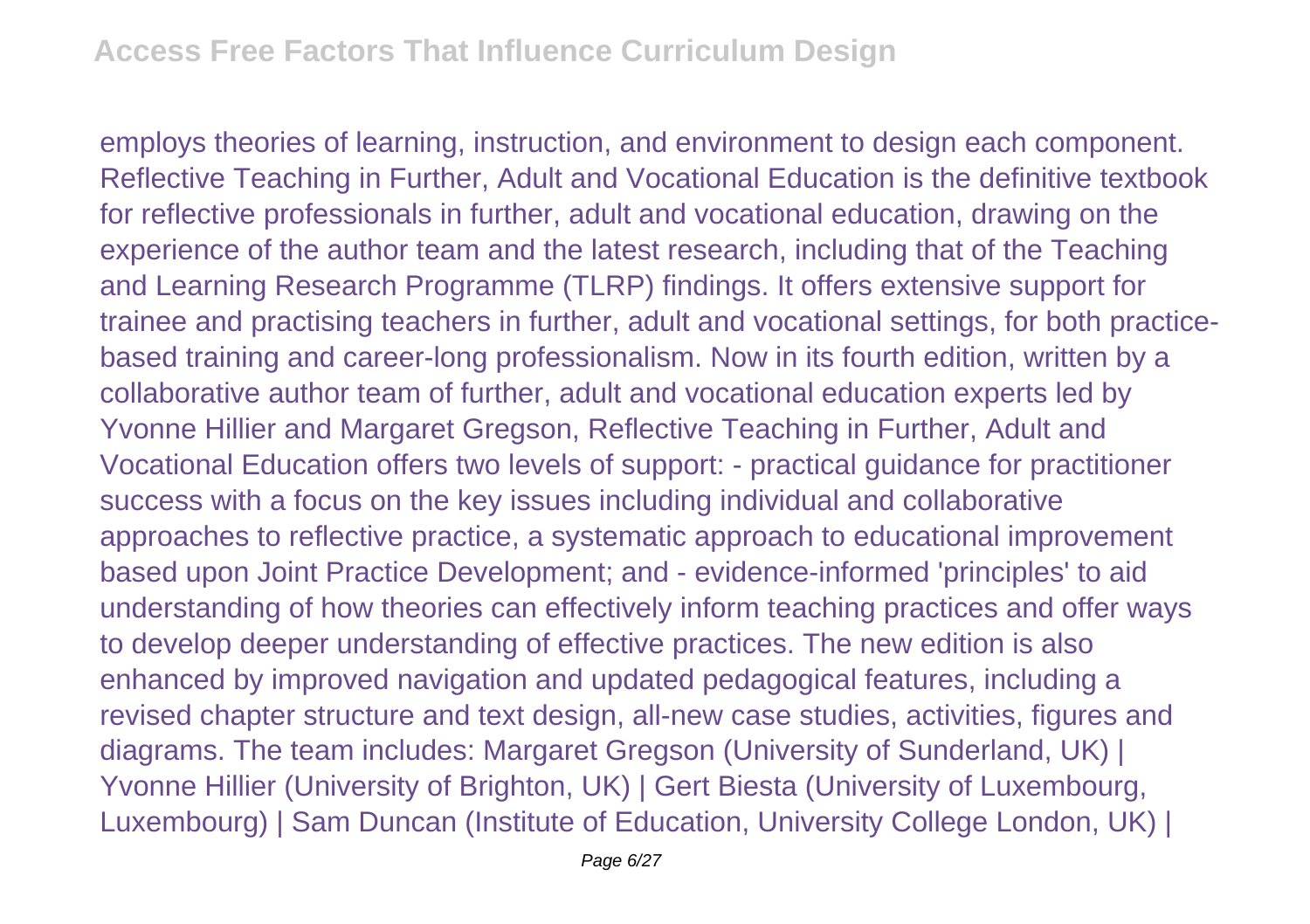Lawrence Nixon (University of Sunderland, UK) | Trish Spedding (University of Sunderland, UK) | Paul Wakeling (Havering Sixth Form College, UK) Reflective Teaching in Further, Adult and Vocational Education directly compliments and extends the chapters of this book. It has been designed to provide convenient access to key texts, working as a compact and portable library. The associated website, www.reflectiveteaching.co.uk offers supplementary resources including reflective activities, research briefings and advice on further readings. It also features a glossary of educational terms, links to useful websites and showcases examples of excellent research and practice. This book forms part of the Reflective Teaching series, edited by Andrew Pollard and Amy Pollard, offering support for reflective practice in early, primary, secondary, further, vocational, university and adult sectors of education. This book deals Broad descriptions of purposes or ends stated in general terms without criteria of achievement or mastery. Curriculum aims or goals relate to educational aims and philosophy. They are programmatic and normally do not delineate the specific courses or specific items of content. The educational aims must be relevant to the times both the present and the future, and furnish direction that is good for society, and not for one particular group Usually are considered to be specific in nature, written in terms of what students will know, be able to do, or behavior they will exhibit at the end of the instruction. Outcomes that students exhibit as a result of the experiences they receive from the curriculum. Immediate, specific outcomes of instruction, daily taught and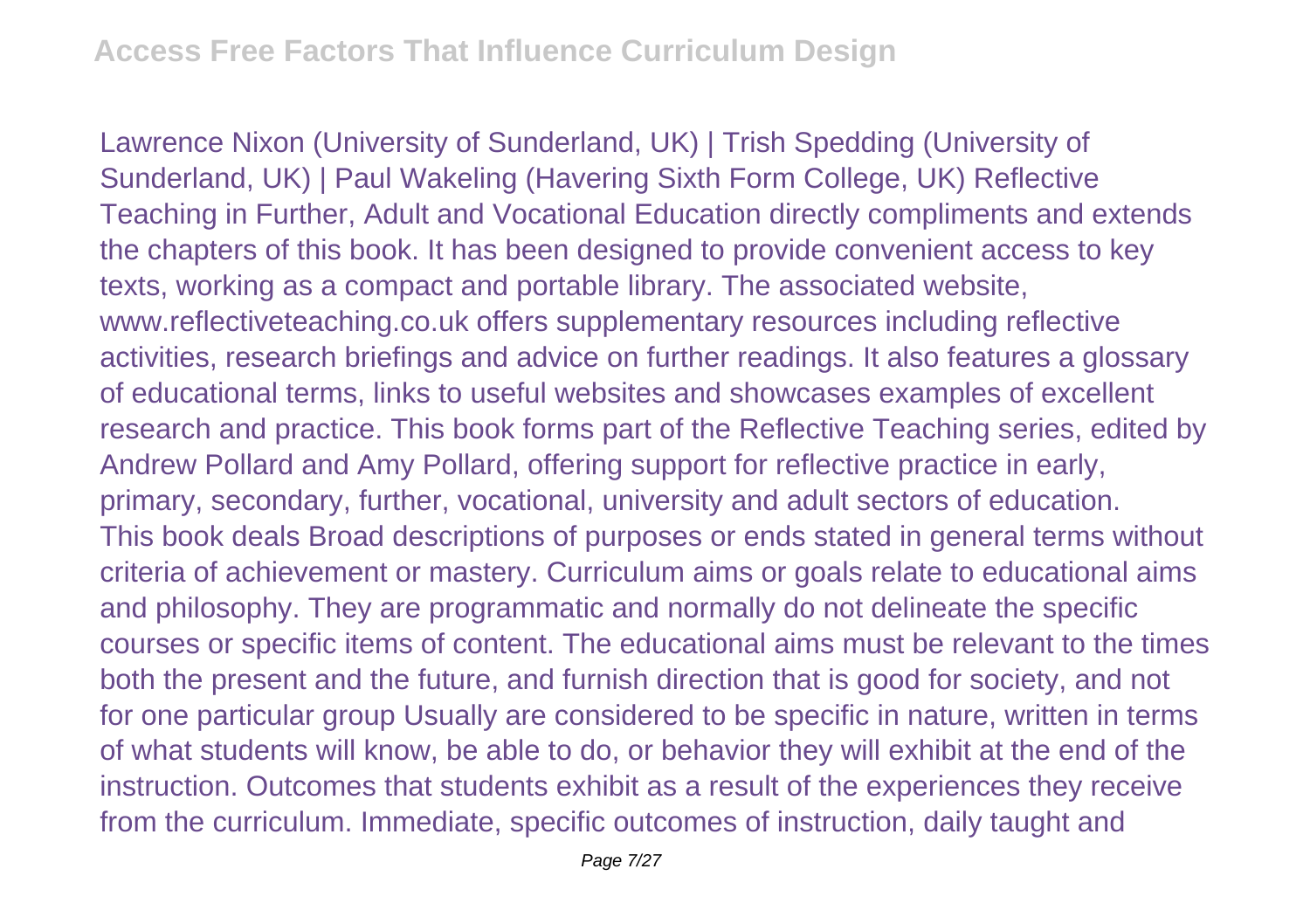assessed. The intent of aims, goals and objectives differ, but it must be remembered that congruence must be establish between them if education is to be meaningful. Remember to used different levels of objectives and domains of learning to enhance your curriculum.

Updated and revised to meet all current standards This is a concise step-by-step guide for novice nurse educators on the development of new programs and curricula or the revision of existing ones that meet the standards of the National Council of State Boards of Nursing, the CNEA, the ACEN, and the CCNE. The second edition of this quick-access guide is updated to meet all new and revised standards for program approval and covers the full scope of the development process from conception through evaluation. The resource's thoughtful organization and bullet-point format enable users to access the information they need in seconds, and an abundance of updated examples clarify each step of the way. The book uses concepts and principles of Systems Theory to guide curriculum development and evaluation. It addresses the major components of the educator role: teaching, curriculum, developing a mission statement and program philosophy, selecting an organizational framework, using information technology, and evaluating both students and programs. It stresses use of evaluation procedures in which decisions are based on data. Each step of the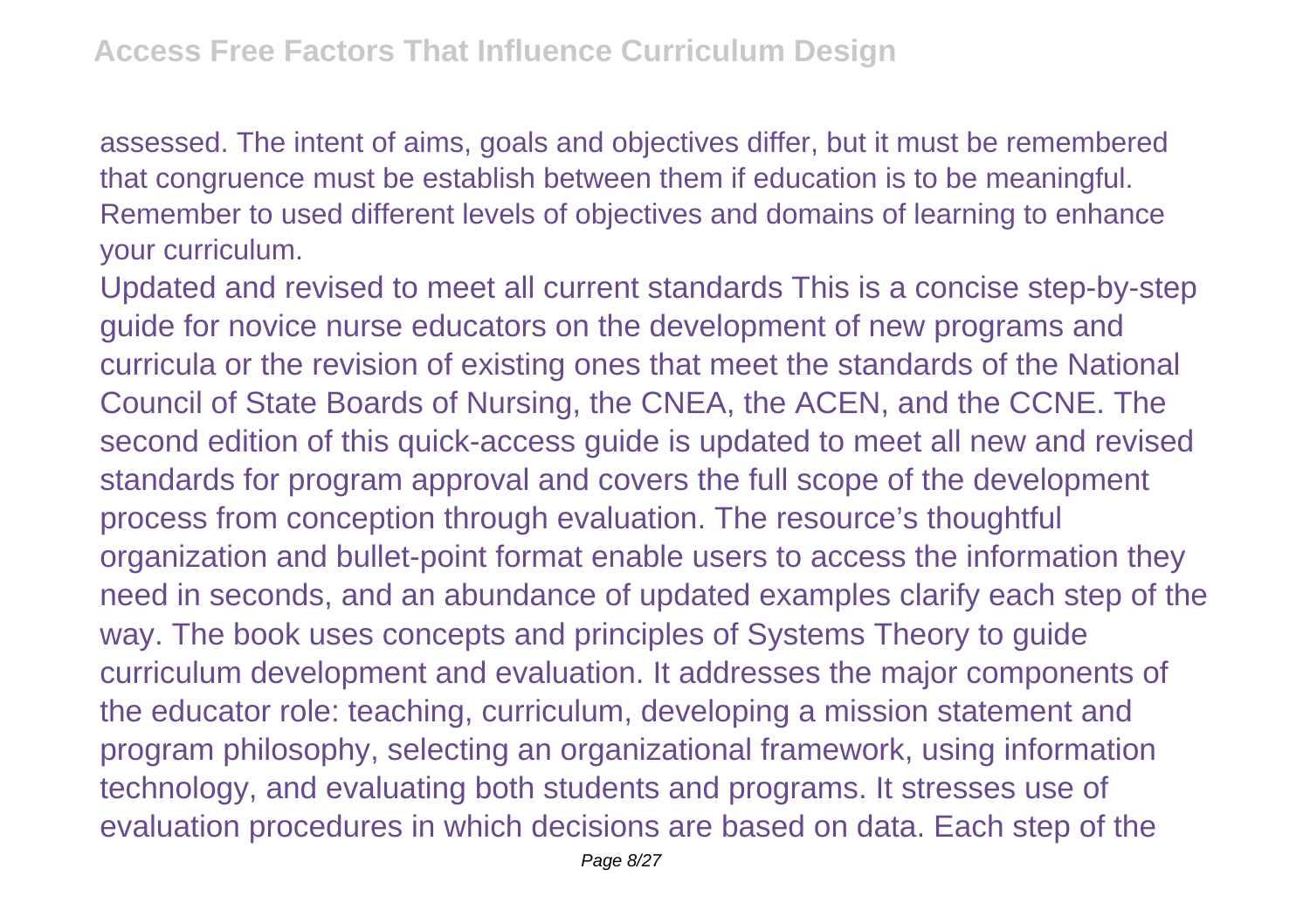process is organized into manageable parts that build upon each other, instilling the confidence and know-how to build quality programs. Chapters define key terms, summarize important points, and list resources for additional study. New to the Second Edition: Meets all of the new and revised standards for program approval according to the National State Boards of Nursing, the CNEA, the ACEN, and the CCNE Features updated examples demonstrating each step of the process Highlights collaborative curriculum development Includes New guidelines for each step of the process Introduces Career Ladder and Design Learning Discusses Educational/Competency Outcomes Curriculum Design in Special EducationFactors and Influences Presents a multifaceted model of understanding, which is based on the premise that people can demonstrate understanding in a variety of ways. This book discusses the changes taking place in higher education, especially in the UK, in which curricula are being reframed to enable students to acquire skills that have market value.

This book takes a fresh look at programs for advanced studies for high school students in the United States, with a particular focus on the Advanced Placement and the International Baccalaureate programs, and asks how advanced studies can be significantly improved in general. It also examines two of the core issues Page 9/27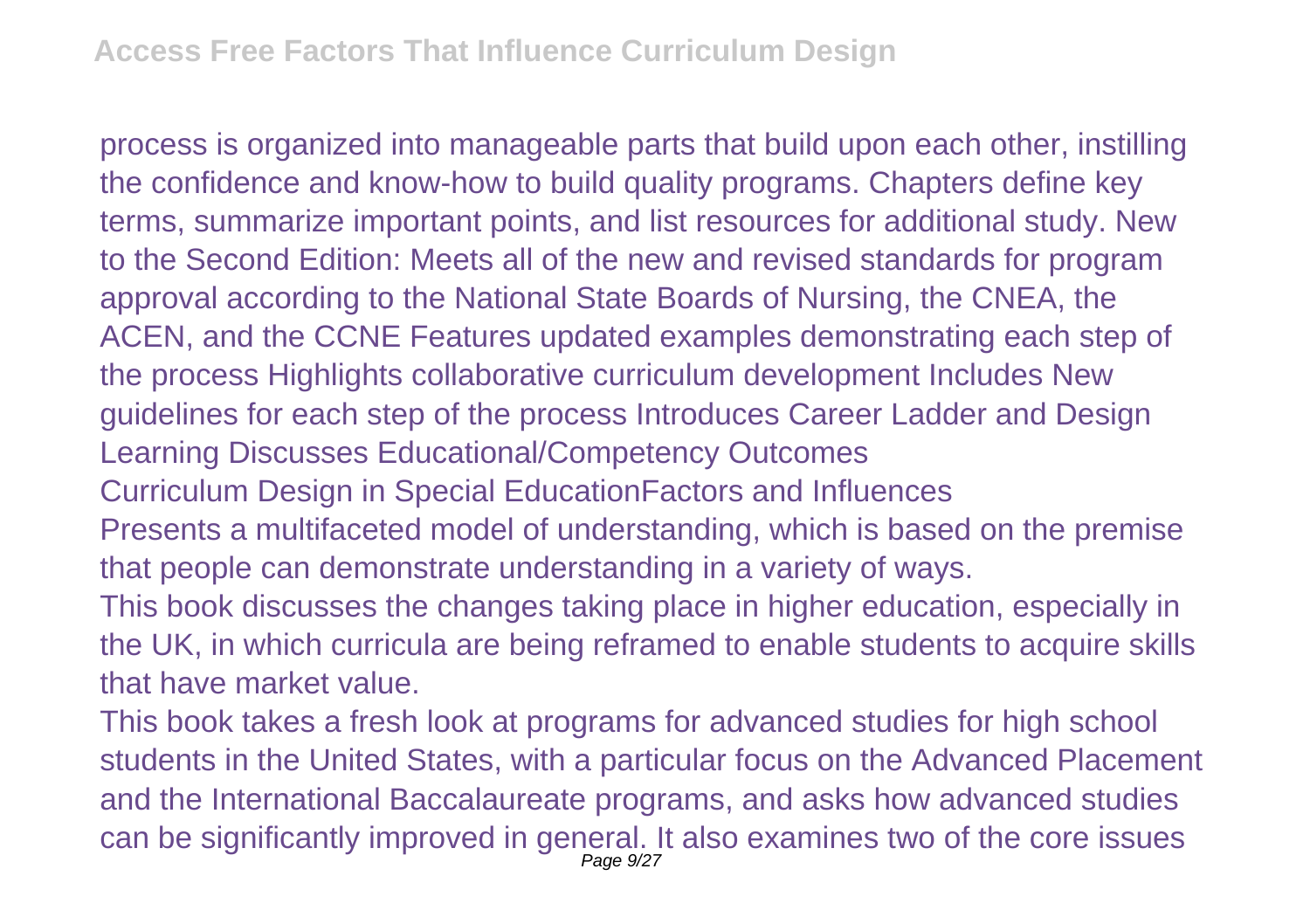surrounding these programs: they can have a profound impact on other components of the education system and participation in the programs has become key to admission at selective institutions of higher education. By looking at what could enhance the quality of high school advanced study programs as well as what precedes and comes after these programs, this report provides teachers, parents, curriculum developers, administrators, college science and mathematics faculty, and the educational research community with a detailed assessment that can be used to guide change within advanced study programs. Veterinary Medical Education: A Practical Guide offers a complete resource of fundamental information on key areas of veterinary education. Providing pragmatic guidance on all aspects of veterinary medical education, chapters cover topics ranging from curriculum design and learning opportunities to teaching strategies and assessment methods. Diagrams, figures, and informational boxes are included throughout to highlight key points, helpful tips, evidence from the literature, and frameworks for implementing specific tasks. Written by an international group of leading veterinary educators, the book offers a thorough examination of veterinary medical education. Veterinary Medical Education is a useful guide for those involved with veterinary education at all levels, including future academics, with many principles applicable to related Page 10/27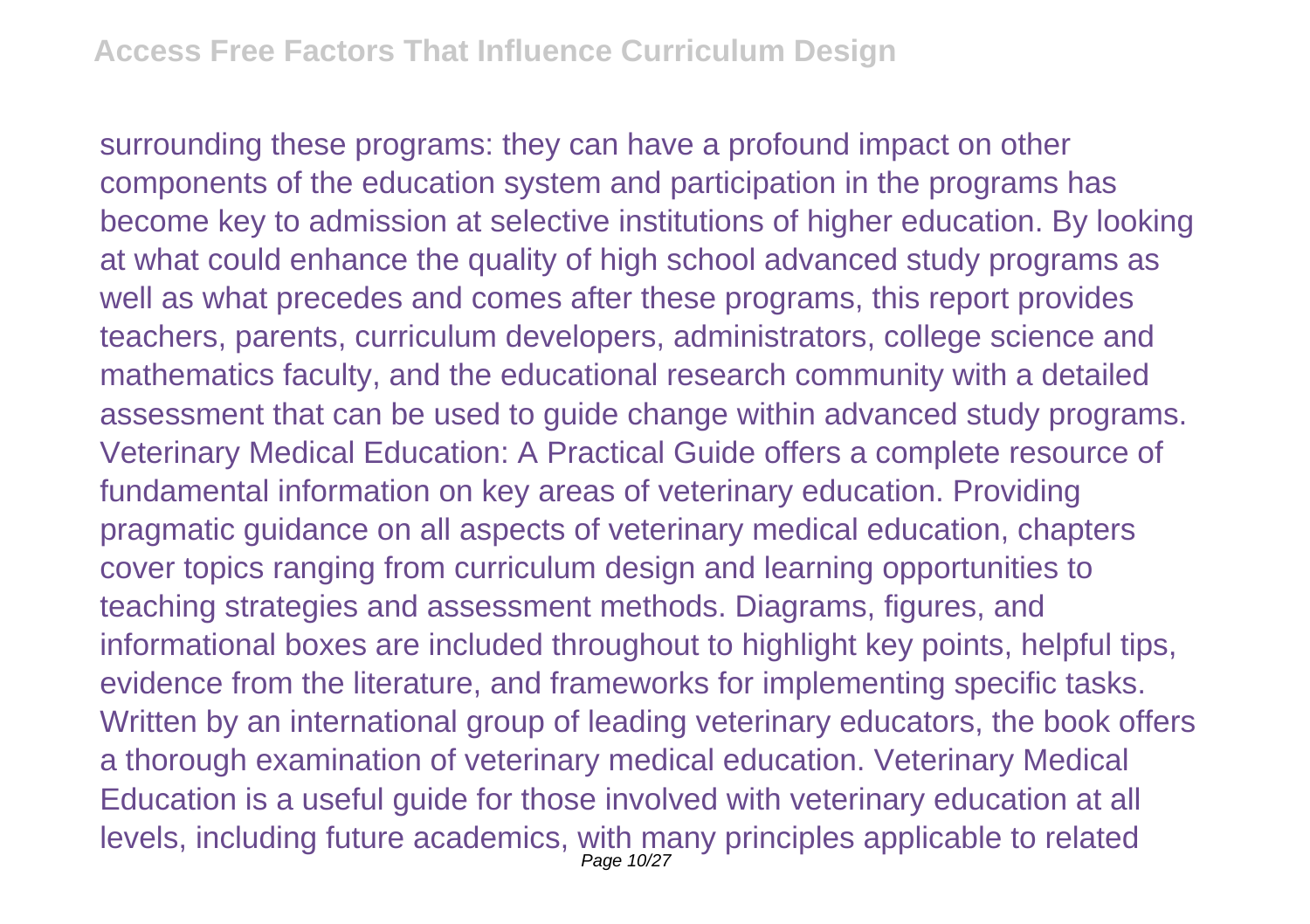fields such as veterinary technology and continuing education. Key features Provides a practical guide to the key principles of veterinary medical education Takes a real-world approach, with concrete guidance for teaching veterinary skills and knowledge Covers all aspects of designing and implementing a veterinary curriculum Emphasizes key points and helpful tips Offers a veterinaryspecific resource for any veterinary educator worldwide 'Features of A Curriculum Design Manual for Theological Education: A Learning Outcomes Focus 'by LeRoy Ford - Fifteen complete descriptions for courses in various disciplines of theological education. All descriptions are in the learning outcomes format. - A complete set of goals and objectives upon which each chapter is based. These statements, when combined with the goals and objectives for the manual itself, constitute a complete description for a course in "Curriculum Design in Theological Education." - Guidelines for elaborating the essential elements of curriculum design: institutional purpose; program, division, and department purposes; scope; educational goals and objectives for learners; multiple contexts; methodology; and instructional and administrative models. - Four hundred learning outcomes at the level of meaningful performance. - An emphasis on making spiritual formation part of every course in the curriculum plan. - Three essentials for the learning outcomes approach: a statement of goals Page 11/27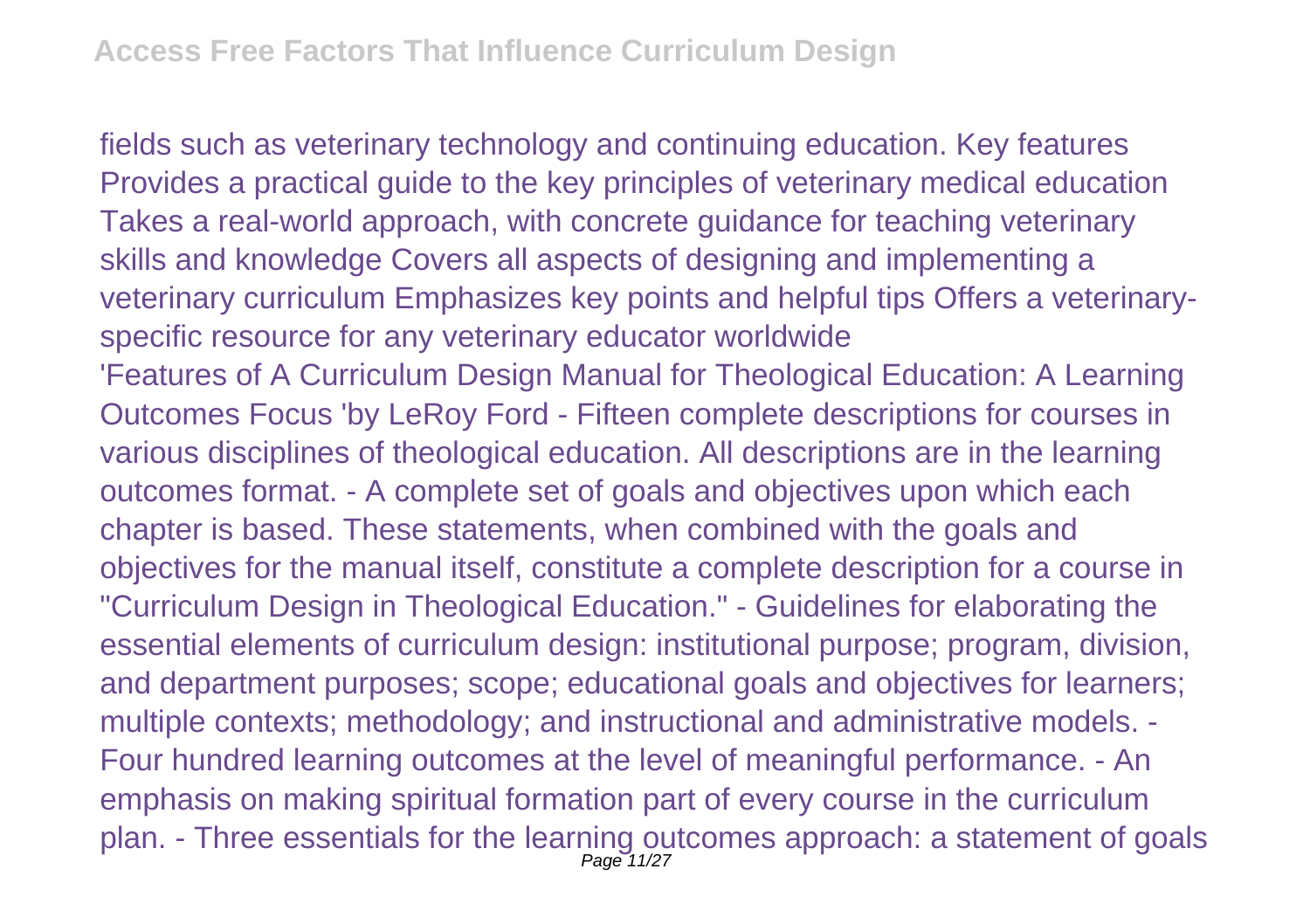and objectives, use of appropriate methods and activities, and development and use of appropriate testing and evaluation procedures. - An emphasis on the multiple contexts which constitute an element of curriculum design. - Twenty questions which designers must confront in considering the role of affective goals and objectives in curriculum design in theological education. - Appropriate reader response opportunities. - The essentials of a core curriculum. -Glossary of terms used in curriculum design.

An encyclopedic examination of competing paradigms in the areas of instructional design and development at all levels and in a variety of environments. The 46 treatments feature the analysis of experienced scholars and sometimes the authors of the particular theories under discussion which include topics in instructional development in its philosophical mode (constructivism, postmodernism, systems approach), as a cultural vantage point, and in theory and application reviewing the effects of technology on class design, the influences of semiotics, the strategic advantages of constructivist instruction versus linear designs, and modeling for applying design strategies from constructivism and cognitive theory to individualizing instruction with adult learners. Annotation copyrighted by Book News, Inc., Portland, OR Crystal-clear and comprehensive yet concise, this text describes the steps Page 12/27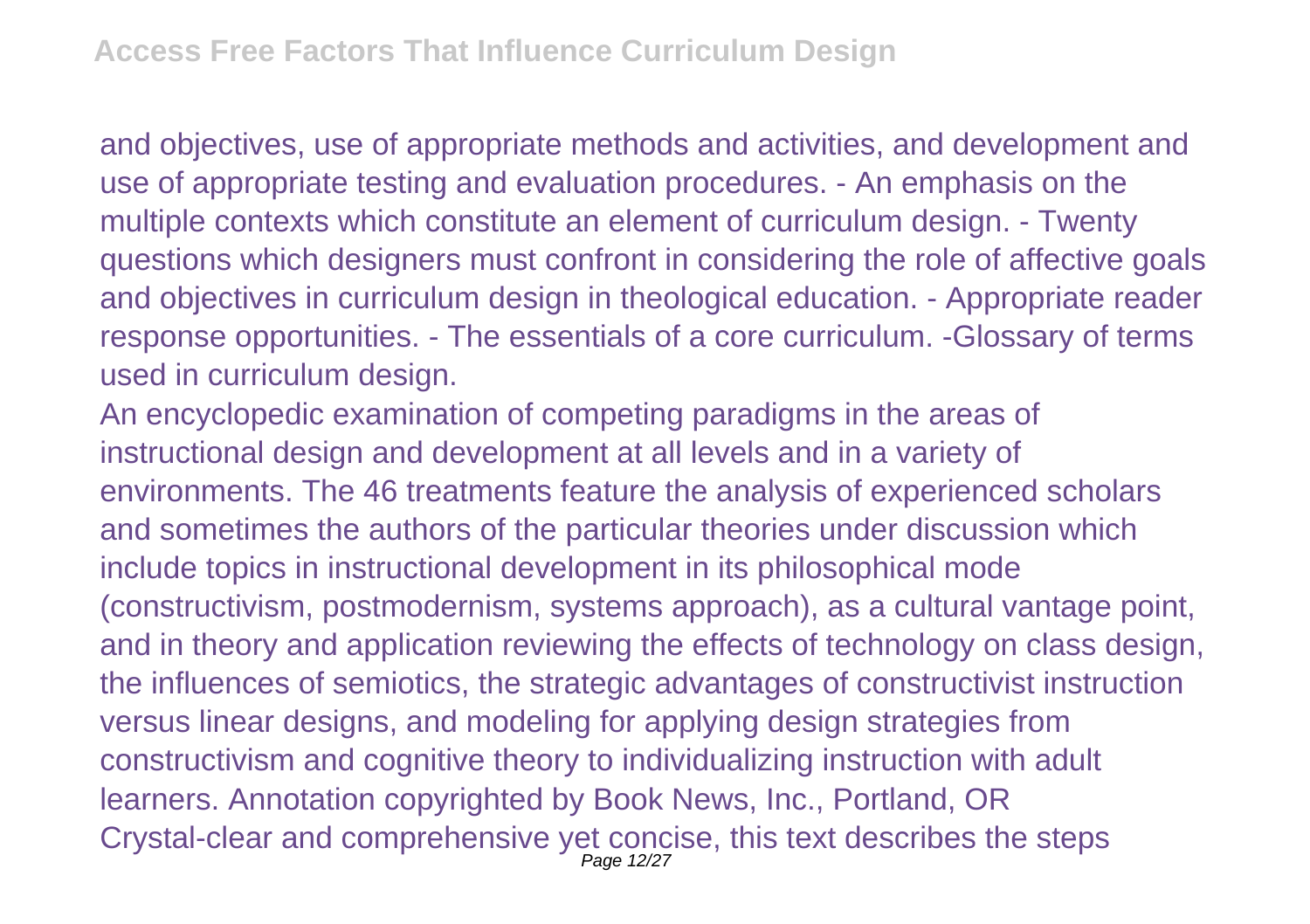involved in the curriculum design process, elaborates and justifies these steps, and provides opportunities for practicing and applying them. The description of the steps is done at a general level so that they can be applied in a wide range of particular circumstances. The process comes to life through plentiful examples of actual applications of the steps. Each chapter includes: examples from the authors' experience and from published research tasks that encourage readers to relate the steps to their own experience case studies and suggestions for further reading that put readers in touch with others' experience Curriculum, or course, design is largely a 'how-to-do-it' activity that involves the integration of knowledge from many of the areas in the field of Applied Linguistics, such as language acquisition research, teaching methodology, assessment, language description, and materials production. Combining sound research/theory with state-of-the-art practice, Language Curriculum Design is widely applicable for ESL/EFL language education courses around the world.

The hallmark text for nursing faculty seeking to promote the transformative teaching of caring science, this book reflects the paramount scholarship of caring science educators. The volume intertwines visionary thinking with blueprints, living exemplars, and dynamic directions for the application of fundamental principles. It features emancipatory teaching/learning scholarship, and Page 13/27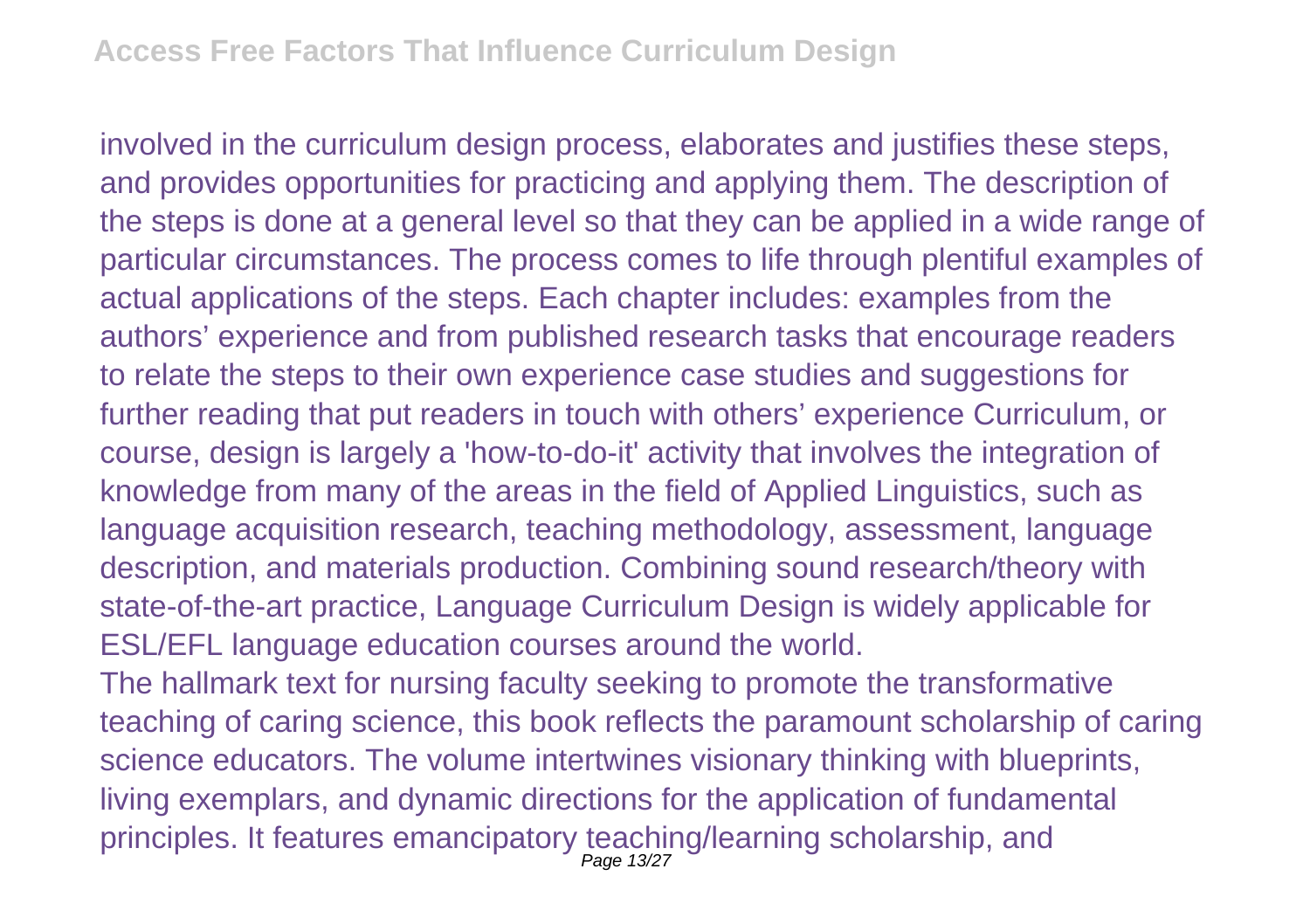student/teacher, relation/evaluation models for adoption into education and practice regimens. Divided into five units, the text addresses the history of the caring curriculum revolution and its reemergence as a powerful presence within nursing. Unit II introduces intellectual and strategic blueprints for caring-based education, including action-oriented approaches for faculty-student relations, teaching/learning skills, emancipatory pedagogical practices, critical-reflectivecreative approaches to evolving human consciousness, and power relation dynamics. The third unit addresses curriculum structure and design, the evolution of a caring-based college of nursing, the philosophy of caring-human science, caring in advanced practice education, caring as a pedagogical approach to nursing education, and teaching-learning professional caring based on Watson's theory of human caring. Unit IV explores an alternative approach to evaluation. The final unit explores the future of the caring science curriculum as a way of emancipating the human spirit, with caritas nursing as a transformative model. Key Features: Expands upon the premiere resource for maximizing caring science in education, research, and practice (Bevis and Watson's Toward a Caring Curriculum: A New Pedagogy for Nursing, 1989) Provides a broad application of caring science for graduate educators, students, and nursing leaders Features case studies from two leading U.S. and Canadian universities Page 14/27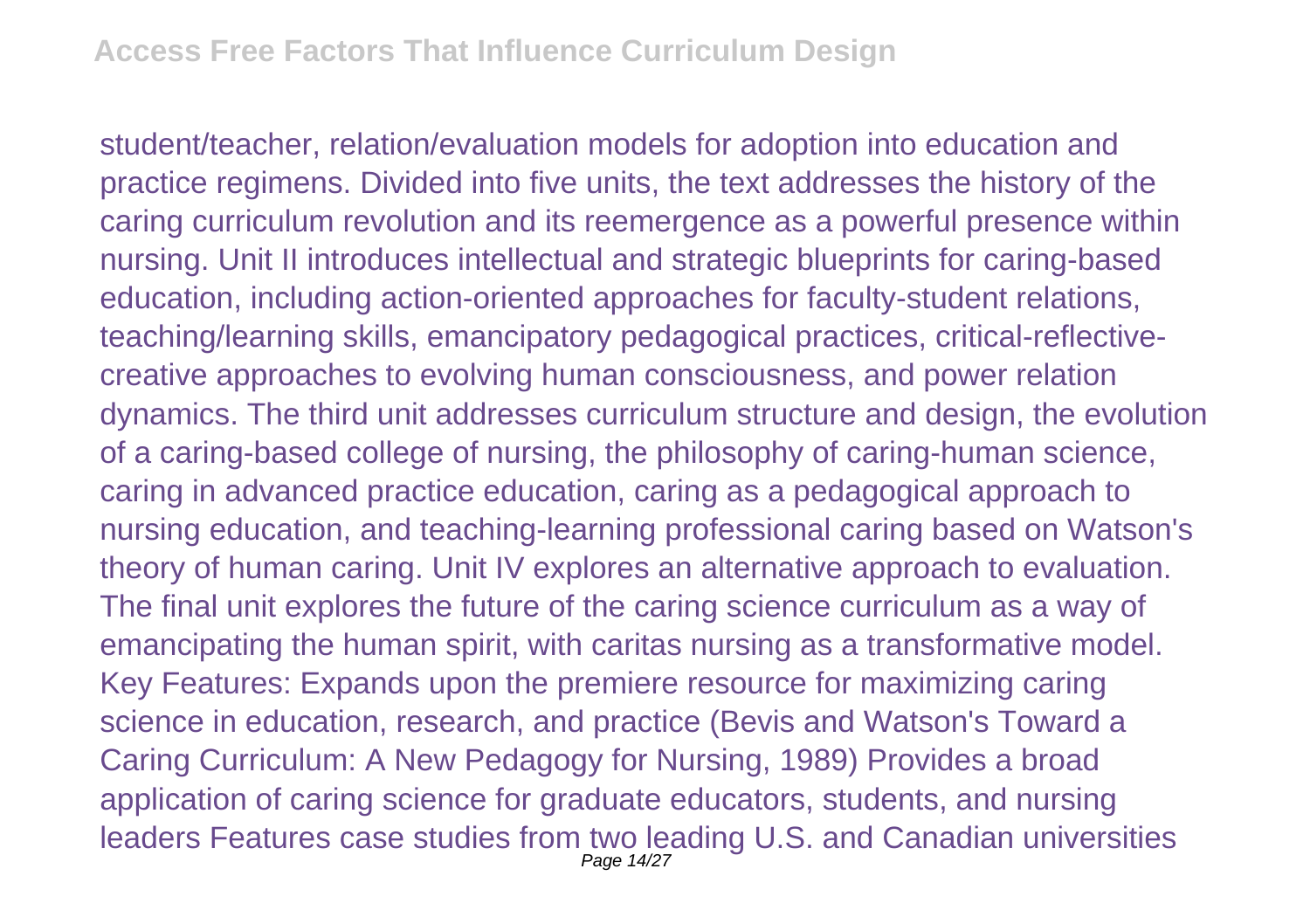Distills the expertise of world-renowned scholars Includes reflexive exercises to maximize student engagement

Changing student profiles and the increasing availability of mainstream and specialized learning technologies are stretching the traditional face-to-face models of teaching and learning in higher education. Institutions, too, are facing far-reaching systemic changes which are placing strains on existing resources and physical infrastructure and calling into question traditional ways of teaching through lectures and tutorials. And, with an ever-increasing scrutiny on teaching and teachers' accountability for positive educational outcomes, the call for closer attention to learning, teaching and, most especially, to the design and delivery of the curriculum is given increasing relevance and importance. Research provides strong evidence of the potential for technologies to facilitate not only cognition and learning but also to become integral components in the redesign of current curriculum models. Some Universities and individual academics have moved along this pathway, developing new and innovative curriculum, blending pedagogies and technologies to suit their circumstances. Yet, there are others, unsure of the possibilities, the opportunities and constraints in these changing times. Curriculum Models for the 21st Century gives insights into how teaching and learning can be done differently. The focus is on a whole of curriculum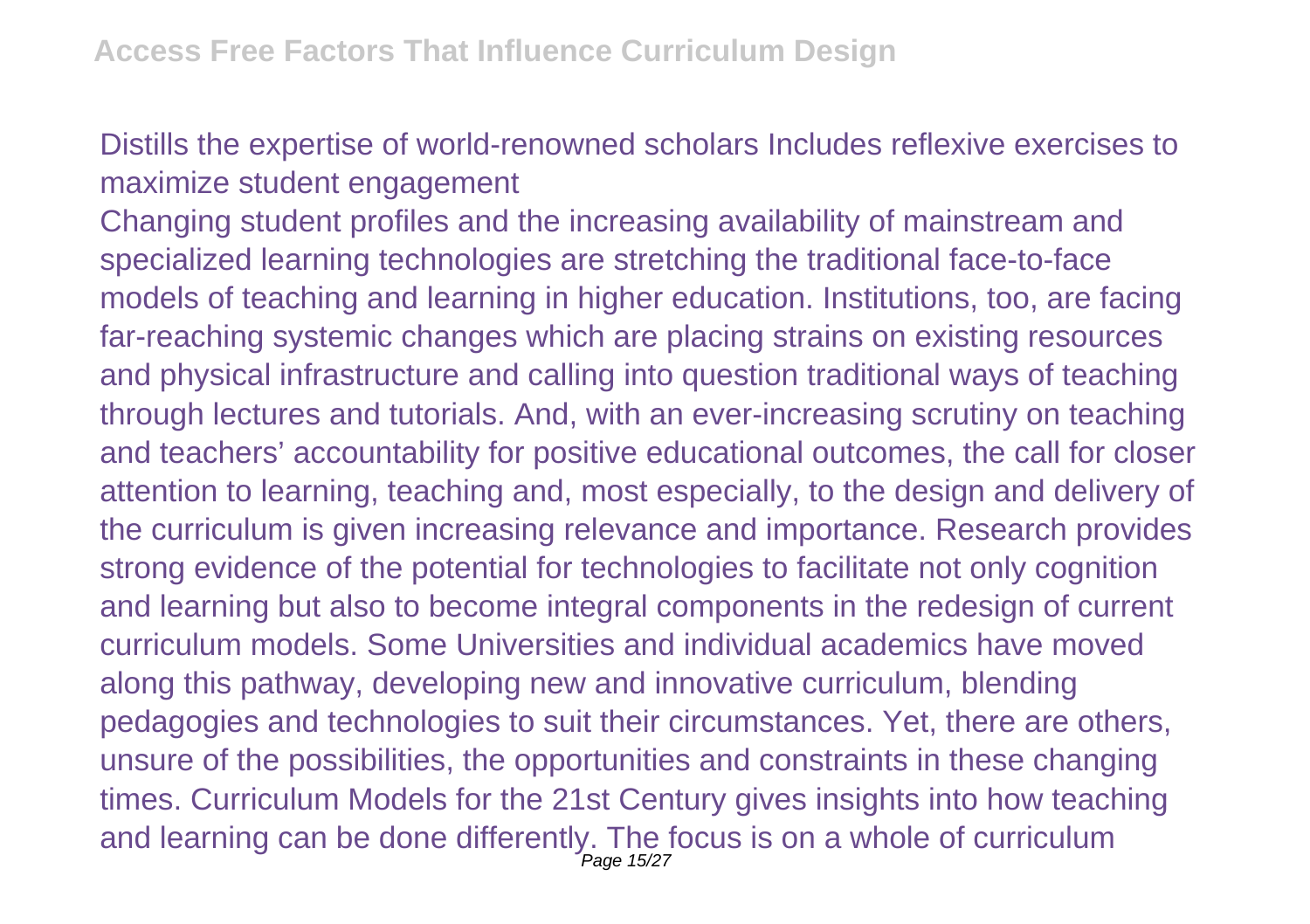approach, looking at theoretical models and examples of practice which capitalize on the potential of technologies to deliver variations and alternatives to the more traditional lecture-based model of University teaching.? This book reviews the evaluation research literature that has accumulated around 19 K-12 mathematics curricula and breaks new ground in framing an ambitious and rigorous approach to curriculum evaluation that has relevance beyond mathematics. The committee that produced this book consisted of mathematicians, mathematics educators, and methodologists who began with the following charge: Evaluate the quality of the evaluations of the thirteen National Science Foundation (NSF)-supported and six commercially generated mathematics curriculum materials; Determine whether the available data are sufficient for evaluating the efficacy of these materials, and if not; Develop recommendations about the design of a project that could result in the generation of more reliable and valid data for evaluating such materials. The committee collected, reviewed, and classified almost 700 studies, solicited expert testimony during two workshops, developed an evaluation framework, established dimensions/criteria for three methodologies (content analyses, comparative studies, and case studies), drew conclusions on the corpus of studies, and made recommendations for future research. Page 16/27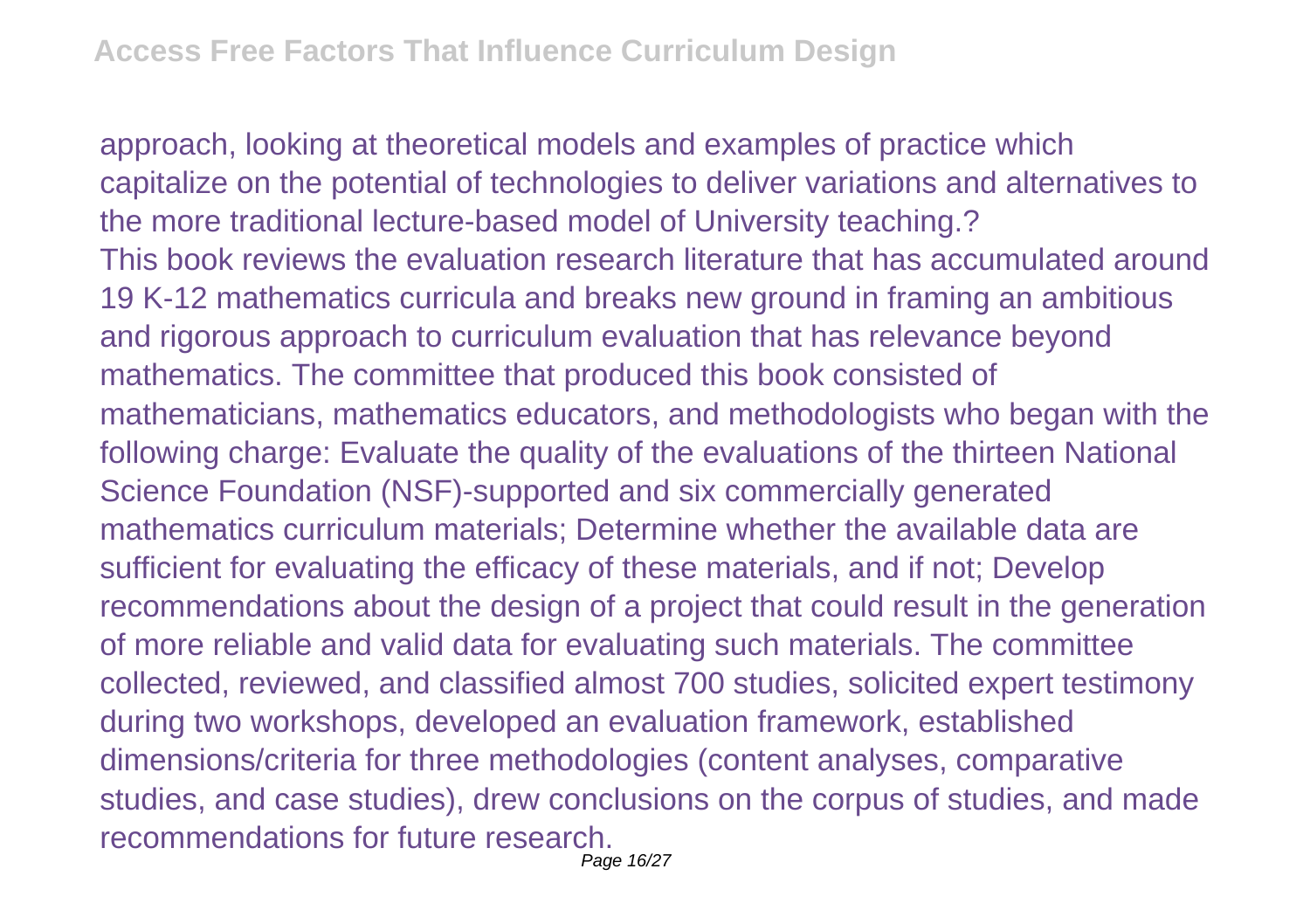This book addresses power relationships, specifically how teachers and students experience power, and why certain power patterns can be observed in classrooms. Set in the context of Hong Kong, a society in which Chinese and Western cultures intersect, it will be of particular interest to those interested in Chinese culture and education.

This open access book provides insight into what it takes to actively involve teachers in the curriculum design process. It examines different aspects of teacher involvement in collaborative curriculum design, with specific attention to its implications for sustainable curriculum innovation and teacher learning. Divided into six sections, the book starts out by introducing the notion of collaborative curriculum design and discusses its historical and theoretical foundations. It describes various approaches commonly adopted to actively involve teachers in the (co-)design of curriculum materials. Sections two and three provide examples of what key phases in the curriculum design process such as needs analysis, design and development, and implementation - look like across various collaborative curriculum design projects. Section four reports on the impact of collaborative curriculum design on student learning, teacher practices, teacher professional growth, and institutional change. Building on the research evidence about the outcomes of collaborative curriculum design, Page 17/27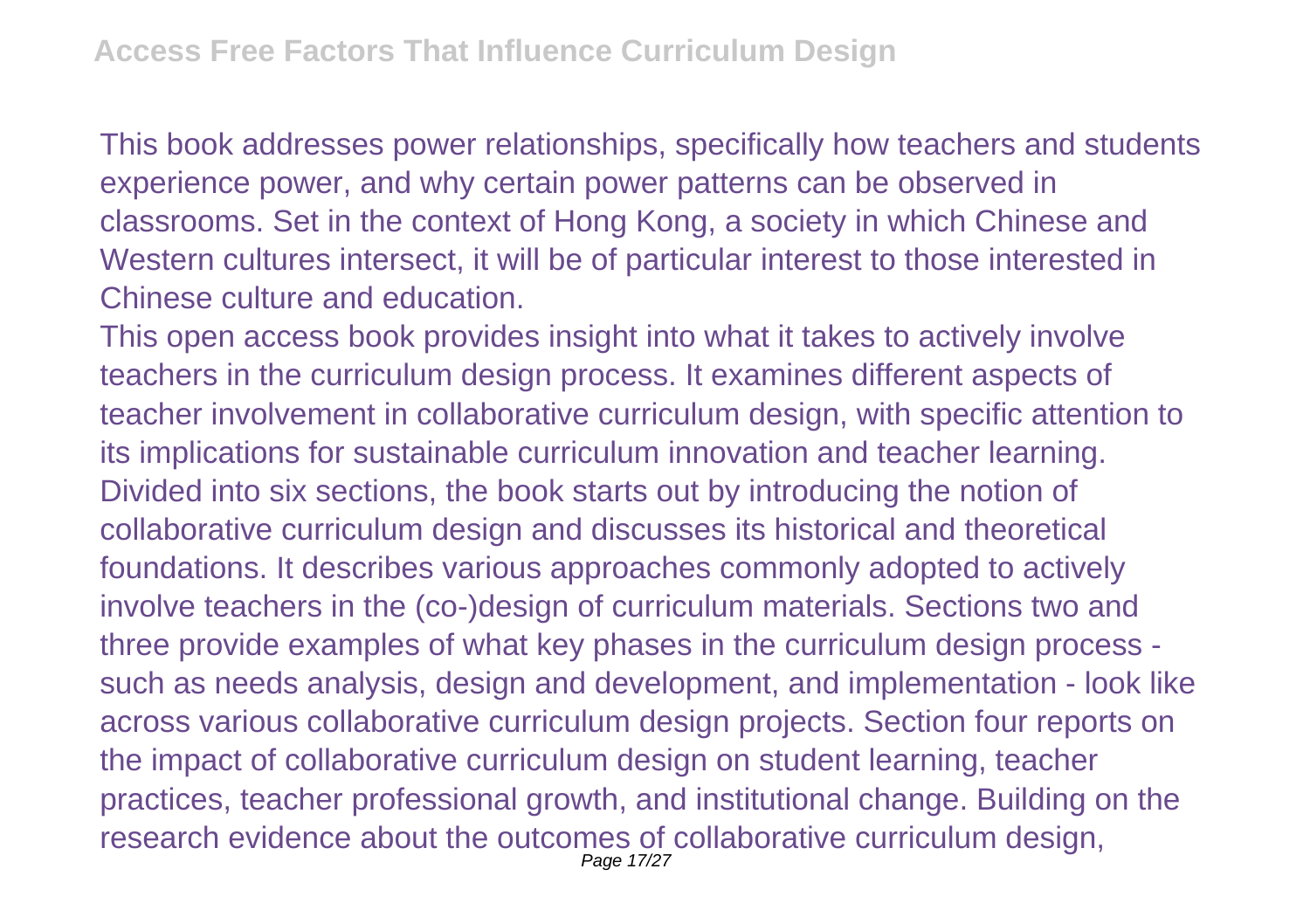section five focuses on sustainability, scaling-up and curriculum leadership issues, which are key to the continuation and further evolution of curriculum innovations. Future perspectives are addressed in section six with emphasis on the infrastructure of a sustainable curriculum innovation.

This book addresses curriculum theory and practical applications that guide nurse educators in creating nursing curricula.

Course Management Systems for Learning: Beyond Accidental Pedagogy is a comprehensive overview of standards, practices and possibilities of course management systems in higher education. Course Management Systems for Learning: Beyond Accidental Pedagogy focuses on what the current knowledge is (in best practices, research, standards and implementations) and the history of the CMS, while also discussing innovative practices in CMS instructional design that have been informed by learning theory and intentional pedagogy. The last section of this book is an invited section, where vendors (WebCT, OKI, Angel) and innovators address their vision of the tools, practices and possibilities in a true next generation. Course Management Systems for Learning: Beyond Accidental Pedagogy represents the points-of-view of a variety of stakeholders and allows each to write in the style and language that is relevant to their field, making this an incredibly useful tool for practitioners, developers, administrators, Page 18/27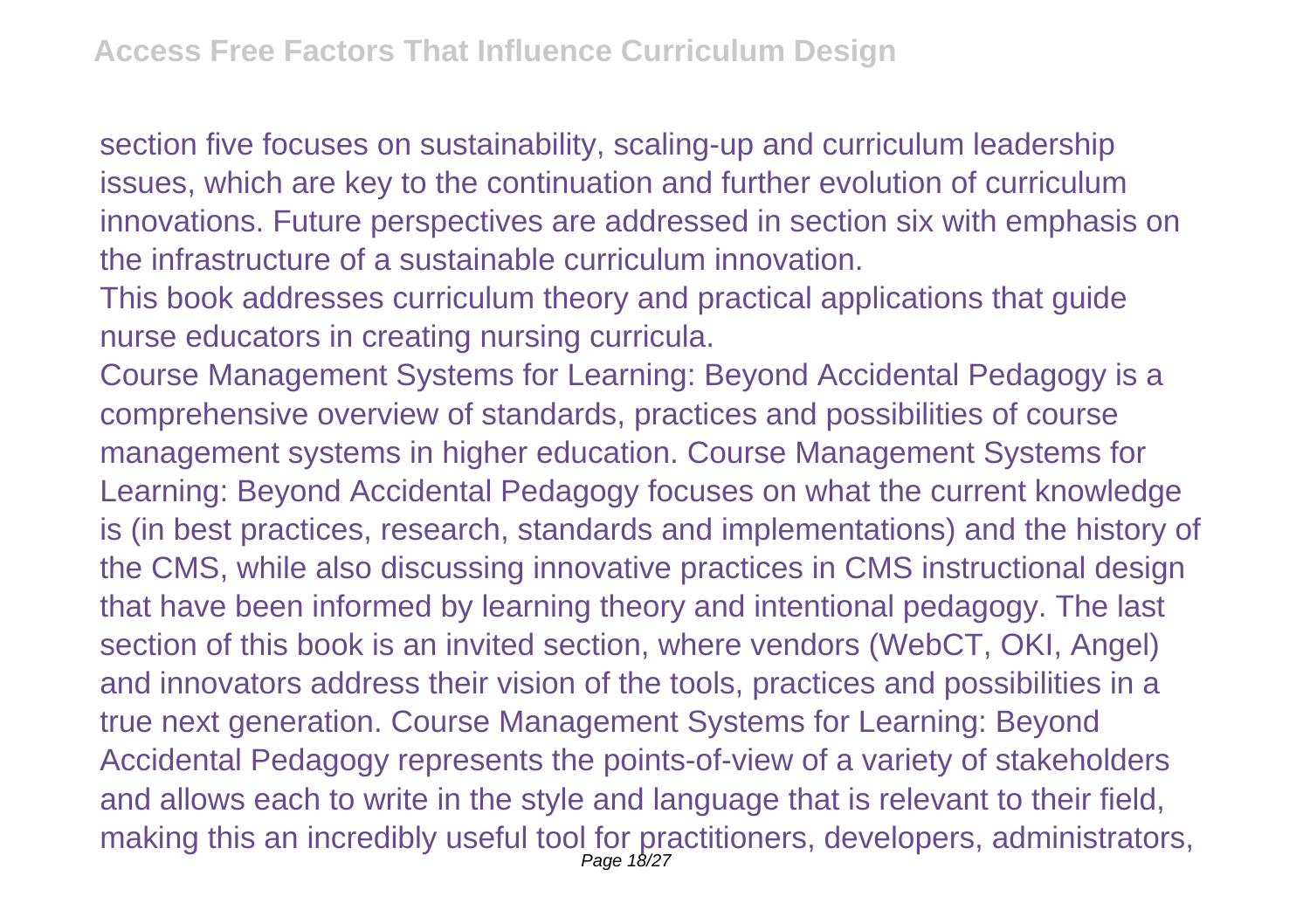## faculty members, and students.

Schools can and do affect student achievement, and this book recommends specific-and attainable-action steps to implement successful strategies culled from the wealth of research data.

Saudi Arabia is witnessing unprecedented progress in the field of higher education. Even though the country opened its first university in 1957, so far there seems to be little English scholarly writing about Saudi education in general and higher education in particular. The current expansion of Saudi Arabia s higher-education system has put a spotlight on this serious gap in the international literature. This book helps to fill this lacuna through the work of 16 scholars who have contributed to the development of the Saudi education system. In so doing, the book reveals areas where more research is required and thus provides a useful starting point for education scholars. This anthology is unique in that it is the first to offer a comprehensive perspective on the current knowledge base pertaining to Saudi higher education as well as to the ongoing efforts to introduce reforms.

## dfg

Curriculum is a key issue for trainee teachers in the lifelong learning sector and a core component of most courses. It lies at the heart of the work of teachers and trainers, it shapes the programmes and courses that are taught, and dictates which students can have access to courses. What goes in to the curriculum is argued over by governments, employers, parents and educationalists. How the curriculum is funded can change on a yearly basis. Access to a particular curriculum can raise or diminish the life chances of the learners involved. This book provides an accessible and up-to-date overview of the key issues surrounding the curriculum. Page 19/27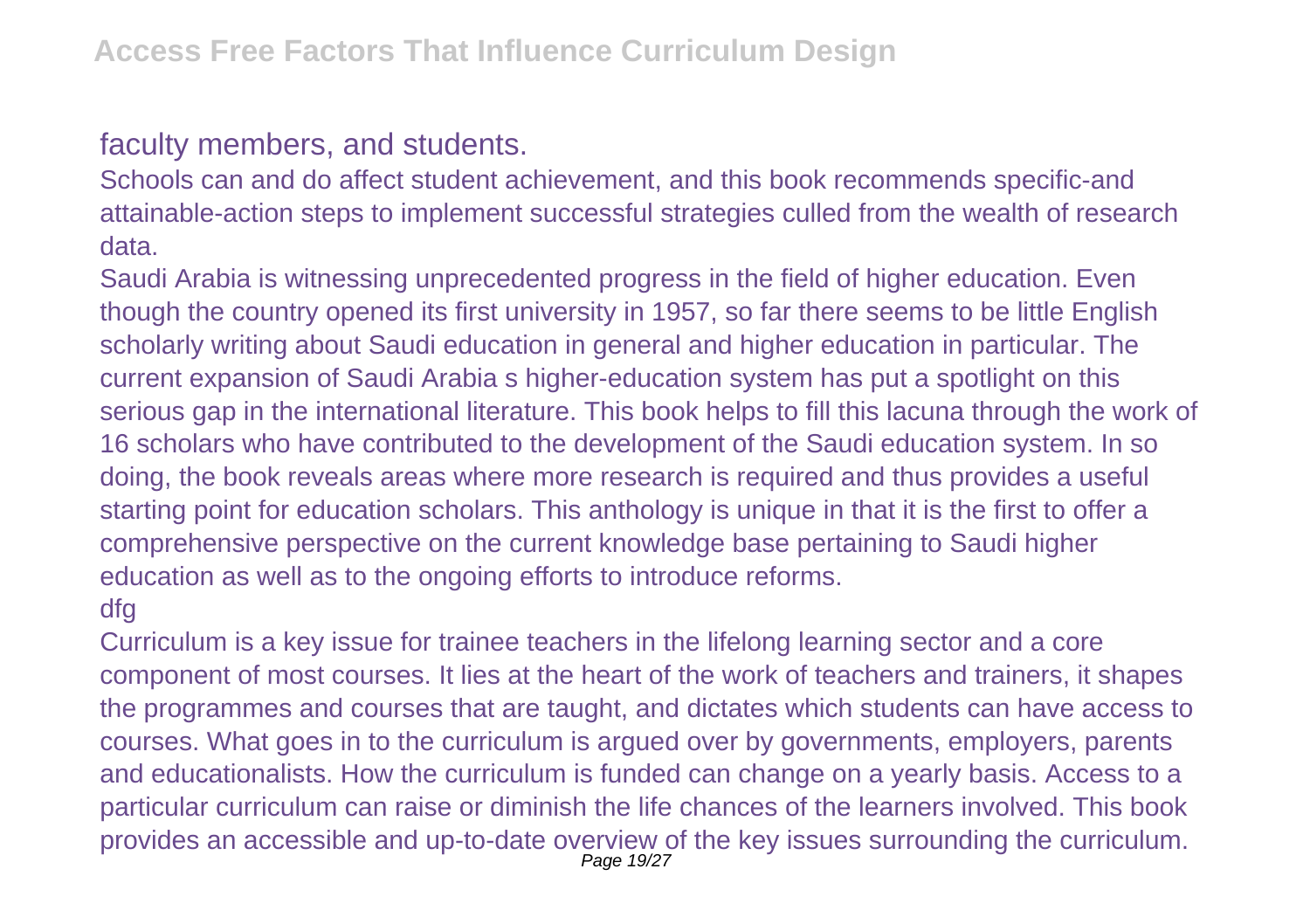Written for all those working towards QTLS, it provides examples and case studies from working FE colleges, adult education centres and work-based learning contexts as well as offering succinct summaries of key theories and debates relating to the curriculum. This fully revised Second Edition reflects the latest policies and thinking, has a new chapter on the implications of e-learning on curricula, and includes a full glossary of key terms and concepts. Jonathan Tummons has worked in higher education since 1995. After six years as a lecturer in teacher education in the further education sector, in 2009 he took up his current post as senior lecturer in education at Teesside University where he is also research co-ordinator for education and a member of the management board for the Social Futures Institute, Teesside's research centre for the social sciences.

"This is a detailed yet practical guide to planning, developing, and evaluating nursing curricula and educational programs. It provides a comprehensive and critical perspective on the totality of variables impacting curricular decisions...This book provides readers with a comprehensive overview of curriculum development, redesign, and evaluation processes...92 - 4 Stars" --Doody's Book Reviews Reorganized and updated to deliver practical guidelines for evidencebased curricular change and development, the fourth edition of this classic text highlights current research in nursing education as a springboard for graduate students and faculty in their quest for research projects, theses, dissertations, and scholarly activities. It also focuses on the specific sciences of nursing education and program evaluation as they pertain to nursing educators. New chapters address the role of faculty regarding curriculum development and approval processes in changing educational environments; course development strategies for applying learning theories, educational taxonomies, and team-building; needs assessment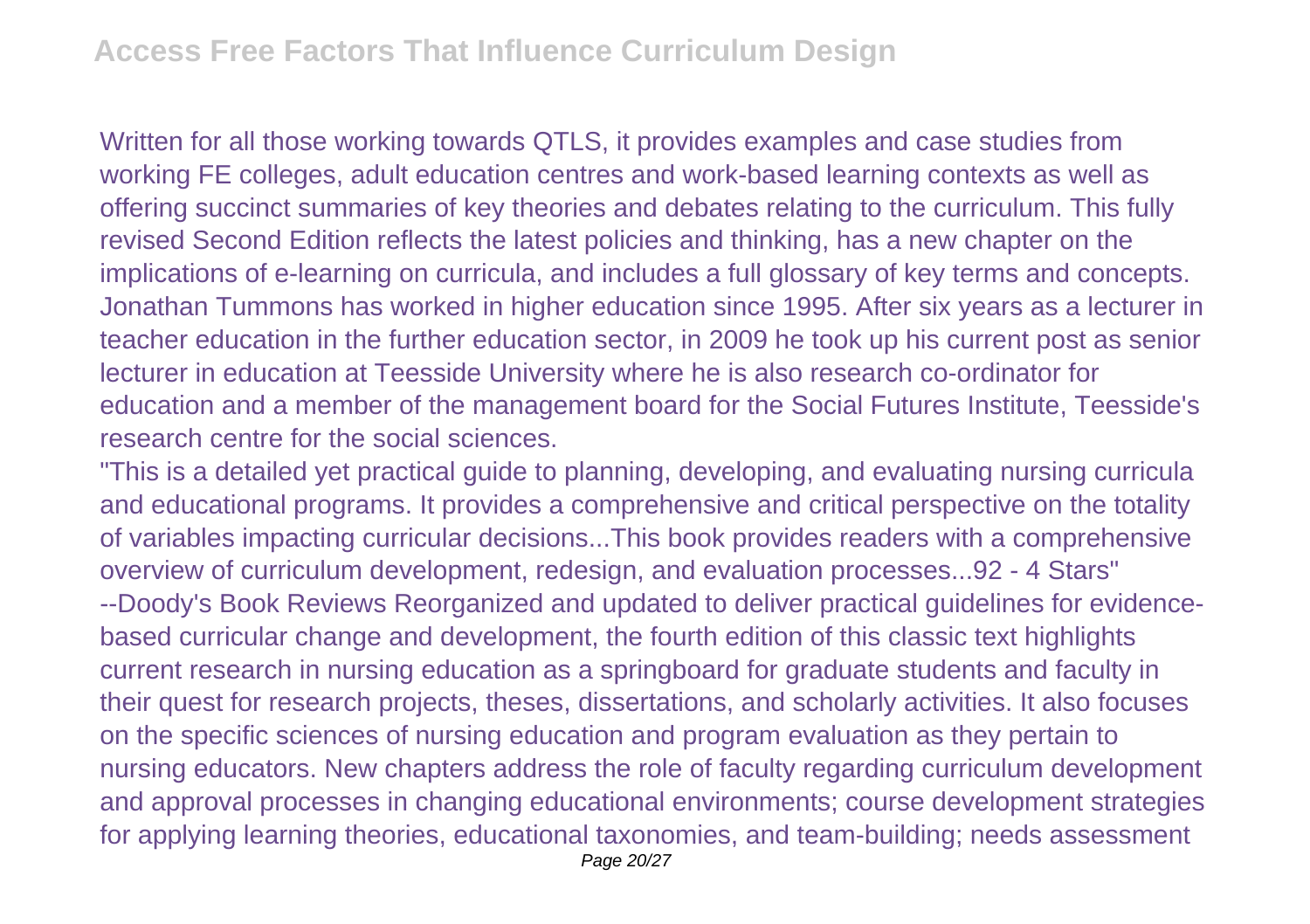and the frame factors model; ADN and BSN and pathways to higher degrees; and planning for doctoral education. The fourth edition continues to provide the detailed knowledge and practical applications necessary for new and experienced faculty to participate in essential components of the academic role—instruction, curriculum, and evaluation. At its core, the text discusses the importance of needs assessment and evidence as a basis for revising or developing new programs and highlights requisite resources and political support. With a focus on interdisciplinary collaboration, the book addresses the growth of simulation, how to help new faculty transition into the academic role, and use of curriculum in both practice and academic settings. Additionally, the book describes the history and evolution of current nursing curricula and presents the theories, concepts, and tools necessary for curriculum development. Chapters include objectives, discussion points, learning activities, references, and a glossary. New to the Fourth Edition: Reorganized and updated to reflect recent evidence-based curricular changes and developments Highlights current research New chapter: Implementation of Curriculum – Course Development Strategies for the Application of Learning Theories, Educational Taxonomies, and Instruction Team-Building New chapter on Planning for Undergraduate Programs New content on Needs Assessment and the Frame Factors Model New content on Planning for Doctoral Education in Nursing New content on curriculum evaluation, financial support, budget management, and use of evidence Key Features: Supports new faculty as they transition to academe Addresses the need for preparing more faculty educators as defined by IOM report, the ACA, and the Consensus Model Describes the scope of academic curriculum models at every practice and academic level Threads the concept of interdisciplinary collaboration in education throughout Serves as a CNE Certification Page 21/27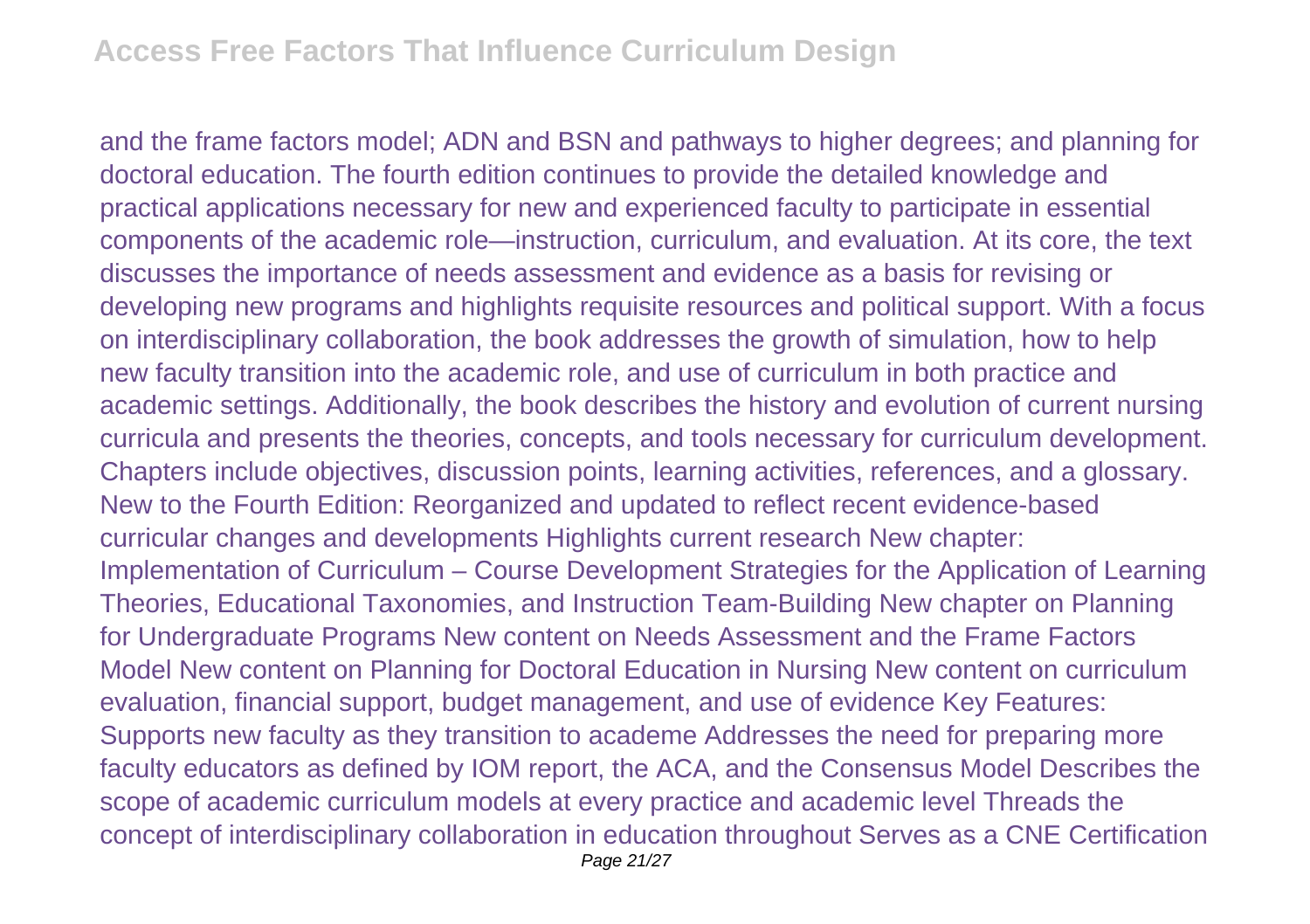## Review

Problem Based Learning in Health and Social Care offers a practical insight into the opportunities, benefits and challenges of using problem based learning (PBL) in health and social care education and also student directed learning (SDL) as a learning and teaching tool. It represents a collection of practical and emerging concepts in terms of how to do PBL and SDL and considers the practical barriers and solutions, challenges to self awareness and finally future potentialities and directions for learning.

Physical education has traditionally been considered a professional field appropriate only for those interested in teaching careers. Expansion of physical education as a discipline and service profession and upgrading of its standard through extension of specialisations is the major contributor for professional growth. Sports management, Sports economics and curriculum design are considered as specialised subjects in physical education professional field and its knowledge content brought qualitative changes on profession and among professionals. An Introduction to sports management and curriculum design in physical education articulates certain themes which, might contribute to broadening and furthering discussion in the area of sports management, sports economics, competitive sports, public relation and curriculum design in physical education. The content of the book covers the course work for Master of Physical Education on the subject "Sports management and curriculum design in physical education".

This book has been written to provide a current, practical, Australian-based approach to designing and developing curriculum. The demands of schools and educational systems today are such that teachers with practical curriculum skills are highly valued and this book provides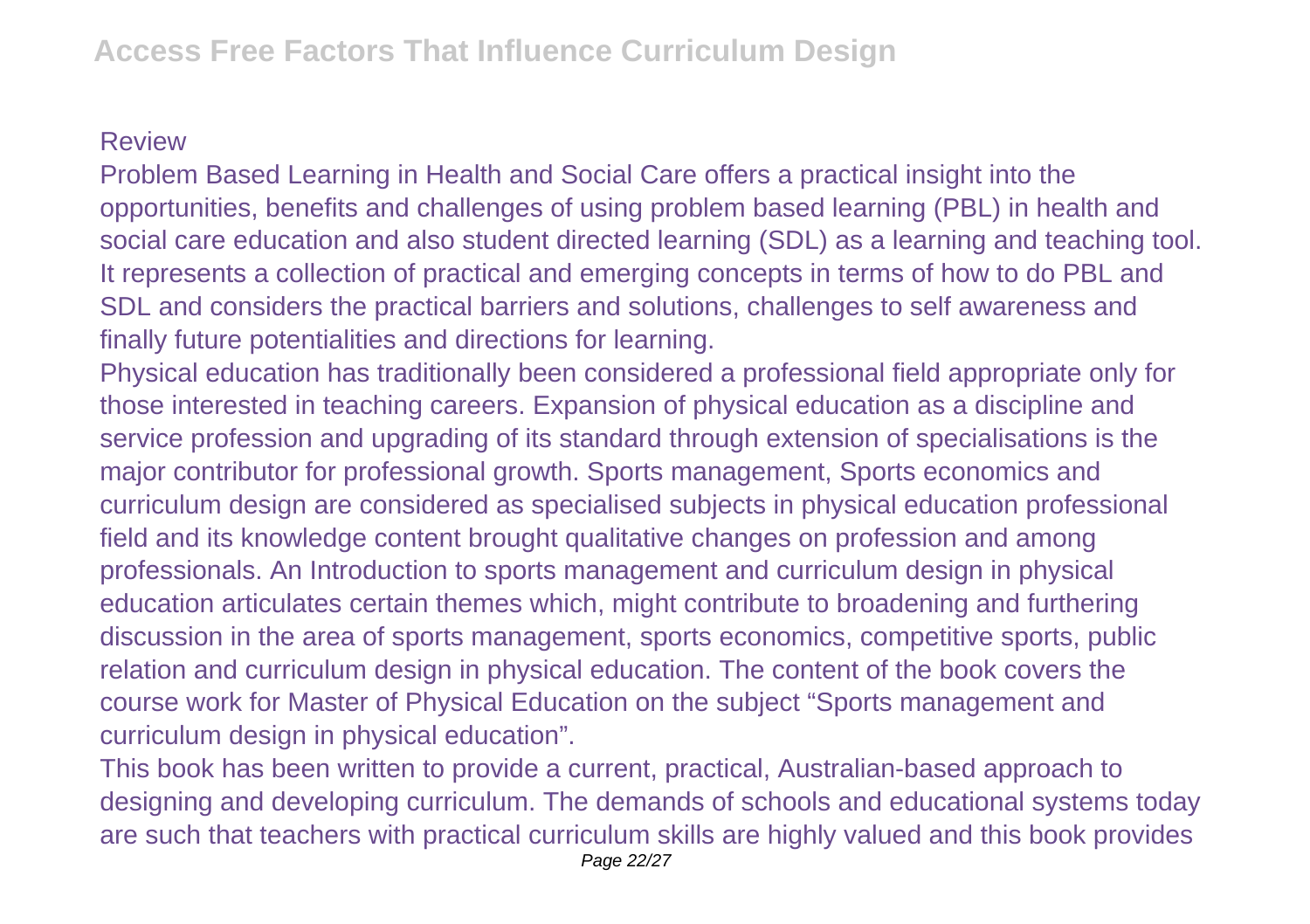a vital source for teachers who wish to build their skills in the field of curriculum design and development. The book addresses the needs of curriculum developers by examining the nature of the curriculum process and how it can be applied in schools. A particular strength is the way in which the chapters are structured around a model of curriculum development. As the model unfolds the reader is familiarised with the various elements of curriculum including situational analysis, intent, content, learning activities and evaluation. Teachers will appreciate the value of understanding these elements and in so doing will acquire valuable skills of curriculum design and development. A feature of this book is that it addresses the issues of curriculum implementation and curriculum change. To devise a curriculum document in these times is tough enough. Those who wish to see their curricula succeed must be involved with implementing that curriculum and the curriculum change that results. This important new book is particularly appropriate to classroom teachers, system developers and student teachers studying curriculum.

The hallmark text for nursing faculty seeking to promote the transformative teaching of caring science, Creating a Caring Science Curriculum: A Relational Emancipatory Pedagogy for Nursing reflects the paramount scholarship of Caring Science educators. This second edition intertwines visionary thinking with blueprints, exemplars, and dynamic direction for the application of fundamental principles. It goes beyond the conventional by offering a model that serves as an emancipatory, ethical-philosophical, educational, and pedagogical learning guide for both teachers and students. Divided into five units, the text addresses the history of the caring curriculum revolution and its powerful presence within nursing. Unit I lays the foundation for a Caring Science curriculum. Unit II introduces intellectual and strategic blueprints for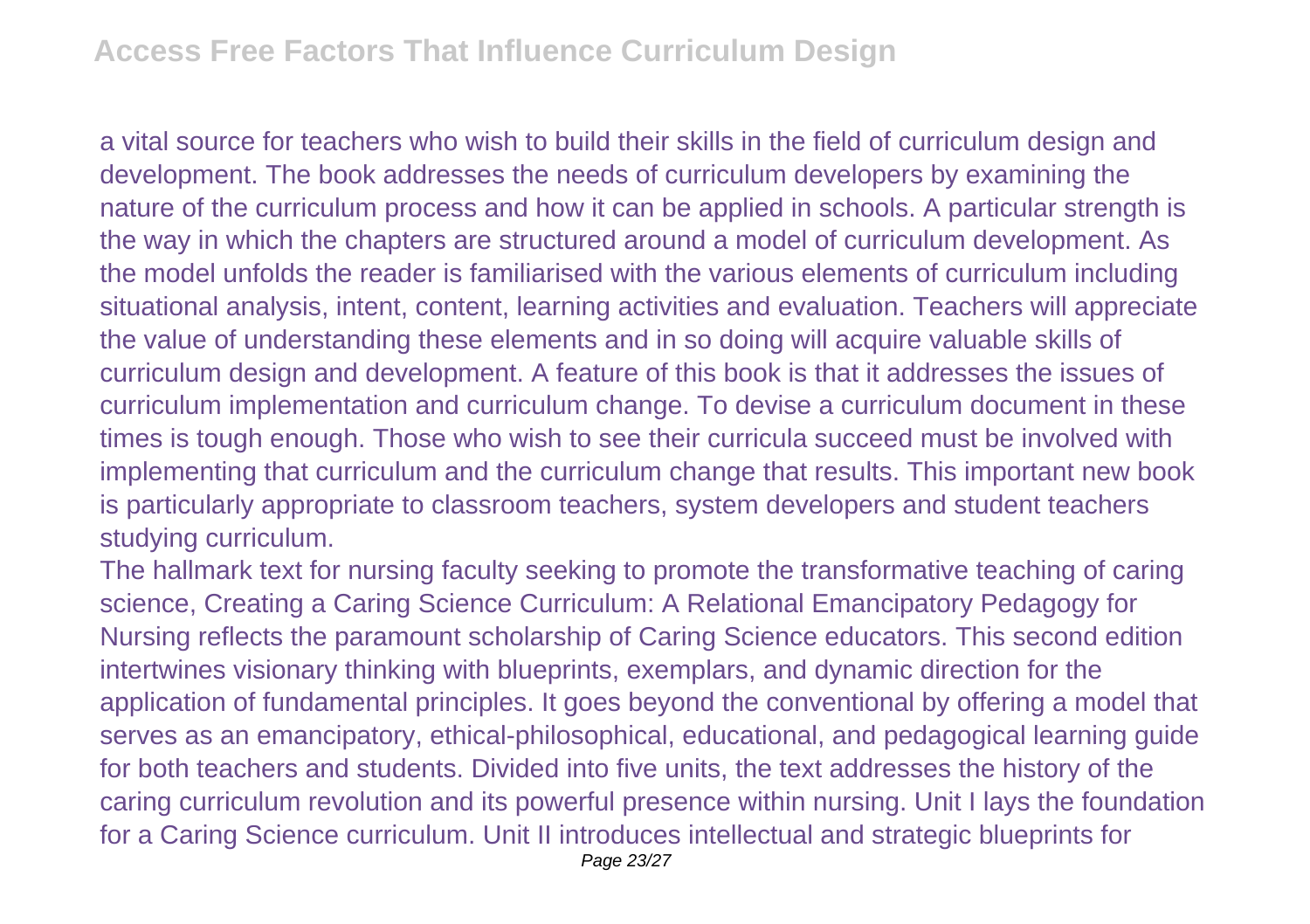caring-based education, including action-oriented approaches for faculty–student relations, teaching/learning skills, pedagogical practices, critical-reflective-creative approaches to evolving human consciousness, and power relation dynamics. Unit III addresses curriculum structure and design, the evolution of a caring-based college of nursing, caring in advanced practice education, and the development of caring consciousness in nurse leaders. It also features real-world exemplars of Caring Science curricula. Unit IV includes an alternative approach to clinical and course-based evaluation, and the text concludes with an exploration of the future of the Caring Science curriculum as a way of emancipating the human spirit. Each chapter is structured to maximize engagement with reflective exercises and learning activities that encourage the integration of theory and practice into the learning process. New to This Edition: Updated chapters, case studies, and learning activities Six new chapters that provide guidance on how to create a Caring Science curriculum Exemplars from institutions that have developed Caring Science curricula Key Features: Provides a broad application of Caring Science for teachers, students, and nursing leaders Features case studies of teacher/student lived learning experiences within a caring–loving pedagogical environment Encourages the integration of theory and practice into the learning process with learning activities and reflective exercises Distills the expertise of world-renowned Caring Science scholars Case studies are a powerful pedagogical tool for illuminating constructs and models in real-life contexts. Covering a wide range of teaching-learning contexts and offering in-depth analyses of ESL/ELT language curriculum design issues, this casebook is distinctive and unique in that each case draws on and is clearly linked to a single model presented in Nation and Macalister's Language Curriculum Design (www.routledge.com/9780415806060), giving the Page 24/27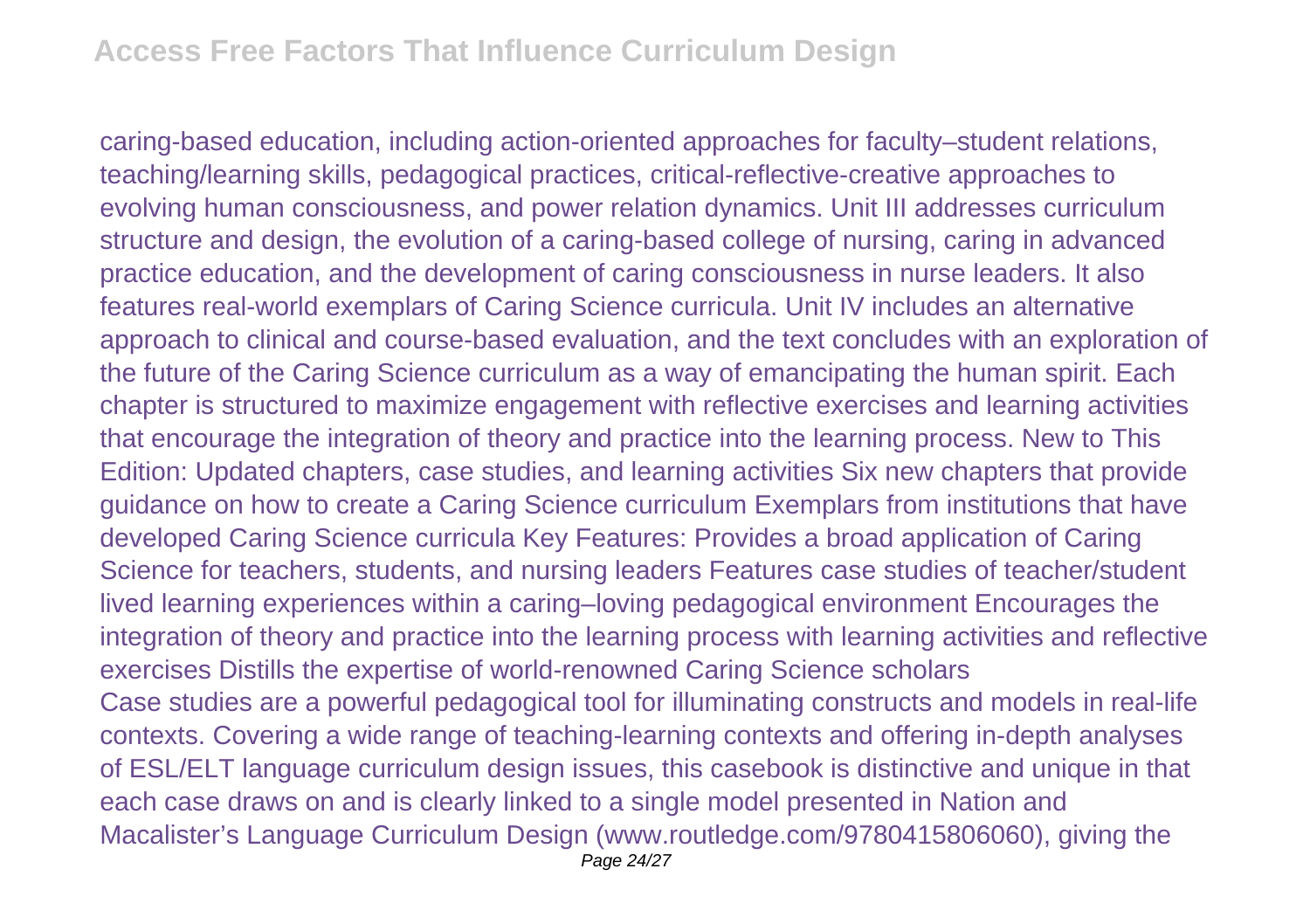book a high degree of coherence. A short commentary by the editors after each case highlights features of note and/or issues arising from it. This is a versatile text, designed to work as a companion to Language Curriculum Design (adding meaning and depth to the model presented there by relating it to a range of applications), as a stand-alone text, or as a resource for language teacher trainees, teacher educators, practicing teachers, program administrators, and materials writers in the field.

Created in partnership with the Association for the Study of Medical Education (ASME), this completely revised and updated new edition of Understanding Medical Education synthesizes the latest knowledge, evidence and best practice across the continuum of medical education. Written and edited by an international team, this latest edition continues to cover a wide range of subject matter within five broad areas – Foundations, Teaching and Learning, Assessment and Selection, Research and Evaluation, and Faculty and Learners – as well as featuring a wealth of new material, including new chapters on the science of learning, knowledge synthesis, and learner support and well-being. The third edition of Understanding Medical Education: Provides a comprehensive and authoritative resource summarizing the theoretical and academic bases to modern medical education practice Meets the needs of all newcomers to medical education whether undergraduate or postgraduate, including those studying at certificate, diploma or masters level Offers a global perspective on medical education from leading experts from across the world Providing practical guidance and exploring medical education in all its diversity, Understanding Medical Education continues to be an essential resource for both established educators and all those new to the field.

In the movement toward standards-based education, an important question stands out: How Page 25/27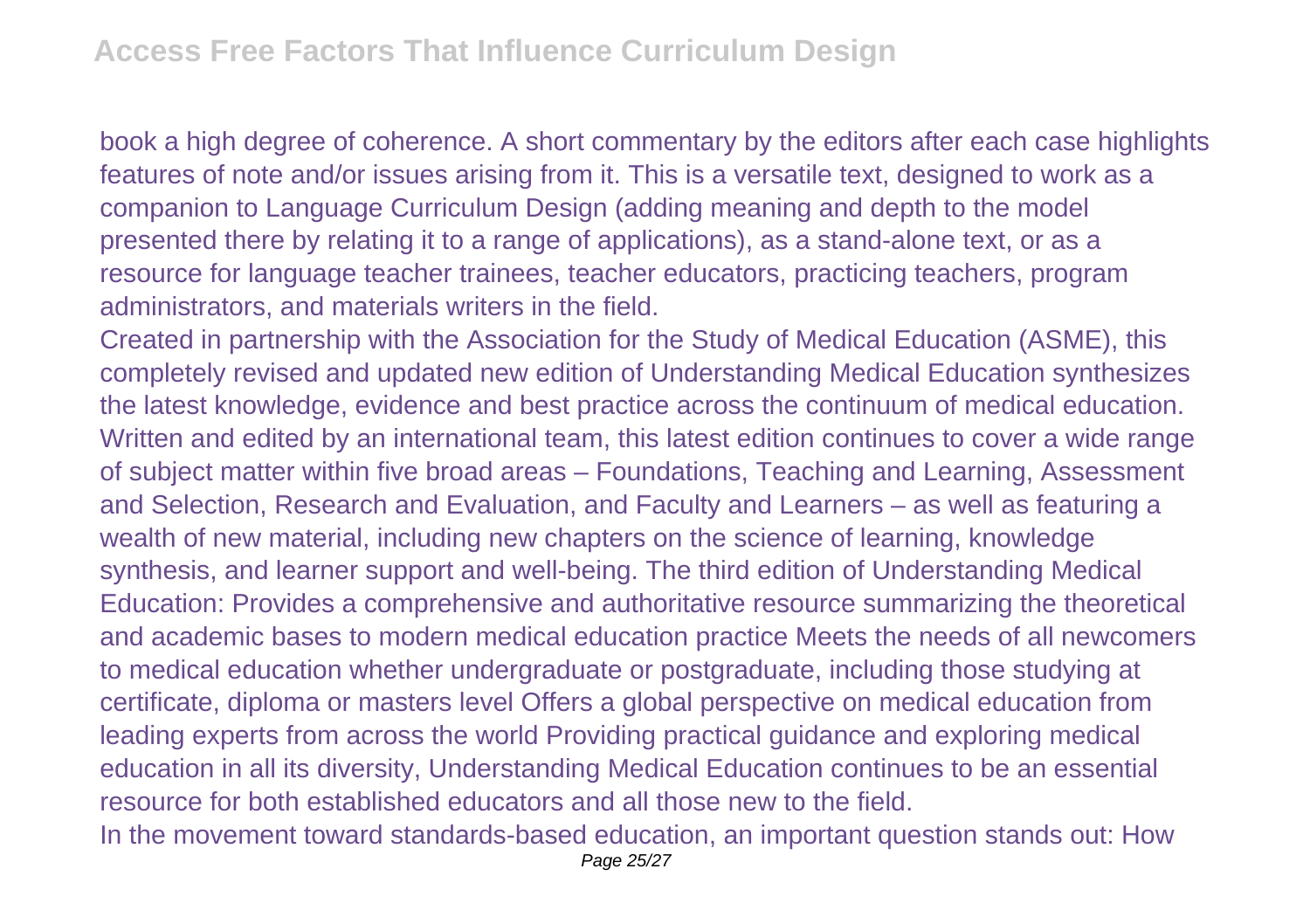will this reform affect the 10% of school-aged children who have disabilities and thus qualify for special education? In Educating One and All, an expert committee addresses how to reconcile common learning for all students with individualized education for "one"--the unique student. The book makes recommendations to states and communities that have adopted standardsbased reform and that seek policies and practices to make reform consistent with the requirements of special education. The committee explores the ideas, implementation issues, and legislative initiatives behind the tradition of special education for people with disabilities. It investigates the policy and practice implications of the current reform movement toward high educational standards for all students. Educating One and All examines the curricula and expected outcomes of standards-based education and the educational experience of students with disabilities--and identifies points of alignment between the two areas. The volume documents the diverse population of students with disabilities and their school experiences. Because approaches to assessment and accountability are key to standards-based reforms, the committee analyzes how assessment systems currently address students with disabilities, including testing accommodations. The book addresses legal and resource implications, as well as parental participation in children's education.

Handbook of College and University Teaching: A Global Perspective presents international perspectives on critical issues impacting teaching and learning in diverse higher education environments, all with a unique global view. The need to understand learning and teaching from multiple cultural perspectives has become critically important in educating the next generation of college students. Education experts from around the world share their perspectives on college and university teaching, illuminating international differences and Page 26/27